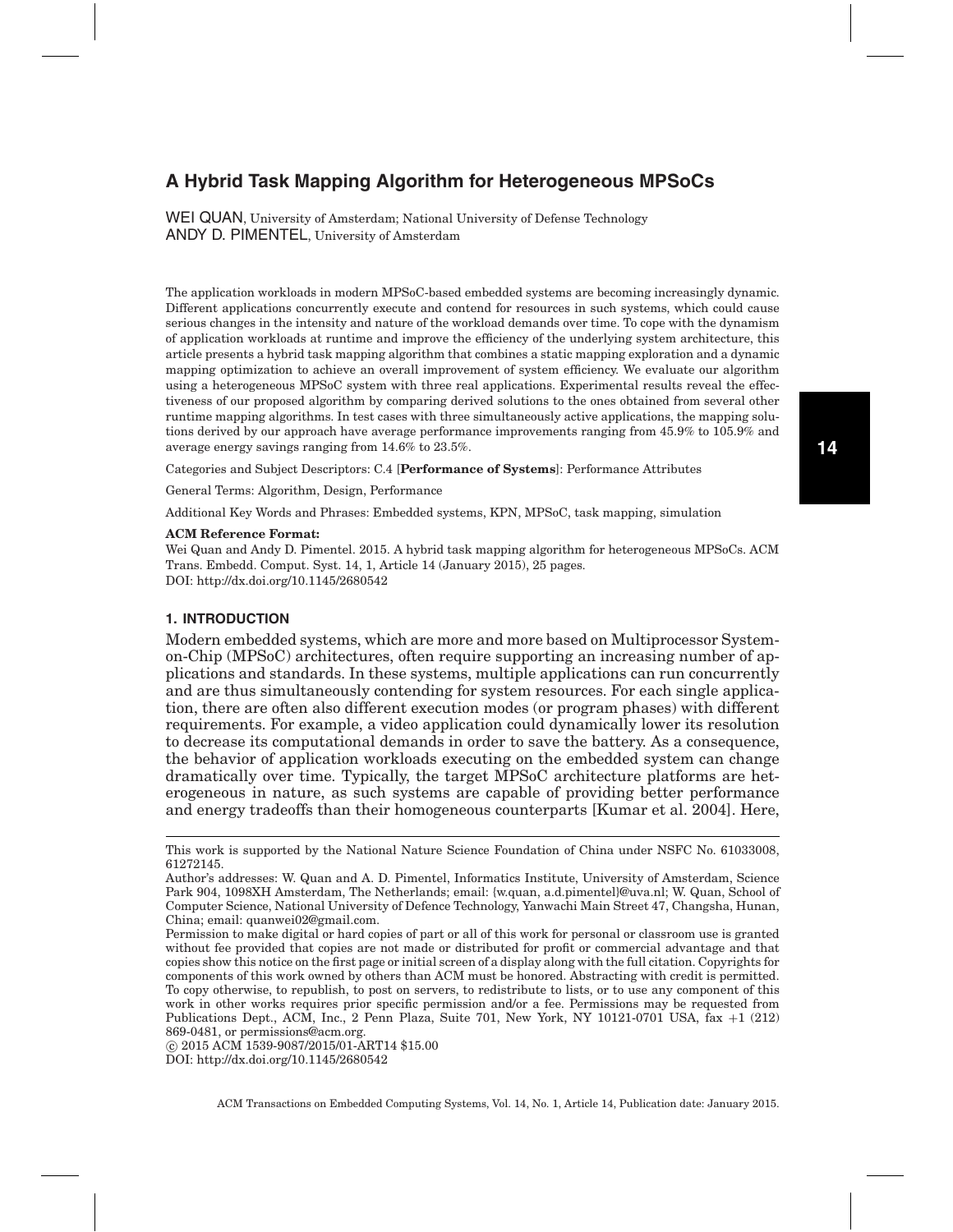the process of application task mapping plays a crucial role in exploiting the system properties such that applications can meet their, often diverse, demands on performance and energy efficiency [Sun and Sugawara [2011\]](#page-24-0).

The problem of optimally mapping tasks onto a given set of heterogeneous processors for maximal throughput (performance) or minimal overall energy consumption has been known, in general, to be NP-complete. When considering mapping multiple applications onto a target architecture, this problem is exacerbated as the resource contention between applications should be carefully considered in this case. State-ofthe-art methods for solving this problem can be divided into three categories: static, dynamic, and hybrid task mapping algorithms, which, respectively, work at design time, runtime, and both design time and runtime. Traditionally, the task mapping problem is solved statically at design time for which there are many known task mapping algorithms targeting different application domains and different hardware architectures. These algorithms typically use computationally intensive search methods to find the optimal mapping or near-optimal mapping for the applications that may run on the system. Dynamic task mapping techniques, on the other hand, cannot be computationally intensive, as they have to efficiently make task mapping decisions at runtime. Therefore, these techniques typically use heuristics to find good task mappings. Evidently, static task mapping techniques usually obtain mappings of higher quality compared to those derived from dynamic algorithms, as the former allow for exploring a larger design space for the underlying architecture. This, of course, at the cost of consuming more time. Another drawback of static mapping techniques is that they cannot cope with dynamic application behavior in which different combinations of applications can be executing concurrently over time that are contending for system resources. To overcome the shortcomings of pure static and dynamic task mapping algorithms, hybrid (semistatic) approaches have become increasingly popular in recent years. Usually, in these kinds of approaches, multiple mapping solutions are found at design time and applied at runtime based on the current state of the system. However, most hybrid mapping approaches still suffer from shortcomings regarding the support of adaptivity to cope with application dynamism. For example, many approaches do not support the handling of new, incoming applications that were not known at design time, or they cannot capture fine-grained application dynamism, such as the dynamism that exists within each application. In this work, we propose a novel hybrid task mapping (HTM) algorithm for heterogeneous multimedia MPSoCs that tries to capture dynamic behavior both *between and within applications* and that exploits the advantages from both static and dynamic mapping algorithms.

Like all hybrid approaches, our proposed approach distinguishes two stages. First, the design-time stage performs design space exploration (DSE) to find two optimal mappings for each application with the objectives of maximizing the throughput and maximizing the throughput under a predefined energy budget, respectively. Second, the runtime stage dynamically optimizes the mapping of the running application(s) based on the optimal mappings of the corresponding applications explored in the first (design-time) stage and the system execution state. The second stage can be further split into two steps, mapping initialization and mapping customization, which optimize the mapping with the objective of maximizing the throughput under the predefined energy budget and further improve the performance of the mapping using an application-dependent objective respectively. Using a range of experiments, we show the effectiveness of our proposed approach by comparing derived solutions to the ones obtained from several other runtime mapping algorithms.

The remainder of this article is organised as follows. Section [2](#page-2-0) presents a motivational example for our work. Section [3](#page-3-0) gives some prerequisites and the problem definition for this work. Section [4](#page-5-0) provides a detailed description of our hybrid task mapping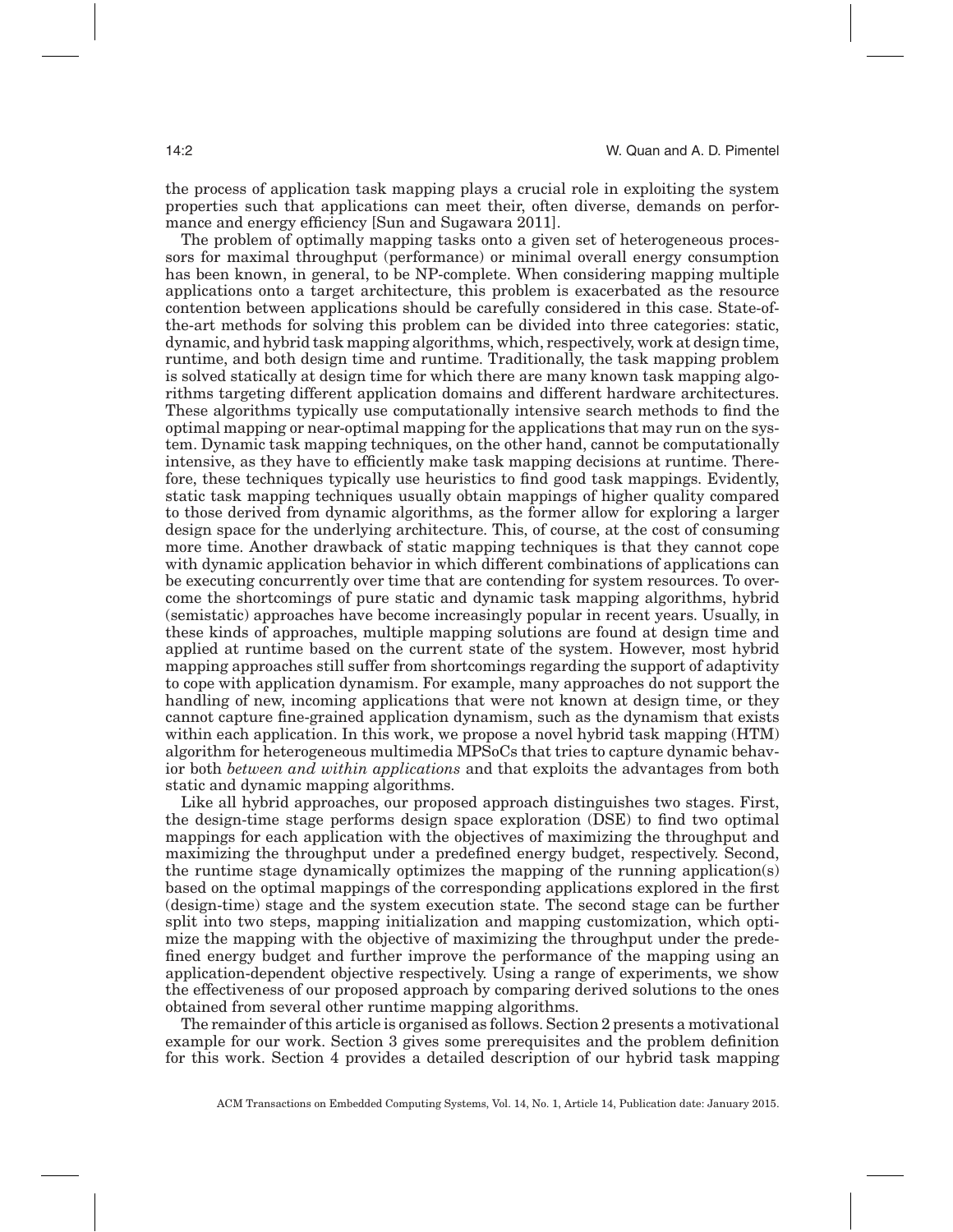<span id="page-2-1"></span>

<span id="page-2-0"></span>Fig. 1. Intra-application scenario performance of MJPEG.

(HTM) algorithm. Section [5](#page-15-0) introduces the experimental environment and presents the results of our experiments. Section [6](#page-21-0) discusses related work, after which Section [7](#page-22-0) concludes the article.

## **2. MOTIVATIONAL EXAMPLE**

To support dynamism between and within applications, we use the concept of *scenarios* [Paul et al. [2006;](#page-23-1) Gheorghita et al. [2009;](#page-23-2) van Stralen and Pimentel [2010b\]](#page-24-1). Here, one can distinguish two forms of scenarios to capture dynamic application behavior: interapplication scenarios describe the simultaneously running applications in the system, while intra-application scenarios define the different execution modes within each application. The combination of these inter- and intra-application scenarios are called *workload scenarios*, and specify the application workload in terms of the different applications that are concurrently executing and the mode of each application. At design time, a system designer could aim at finding the optimal mapping of application tasks to MPSoC processing resources for each workload scenario with different objectives (performance/energy). However, when the number of applications and application modes increase, the total number of workload scenarios will explode exponentially. Consider, for example, 10 applications with 5 execution modes for each application. In this case, there will be 60 million workload scenarios. If it takes 1 second to find the optimal mapping for each scenario at design time, then one would need nearly 2 years to obtain all the optimal mappings. Moreover, storing all these optimal mappings  $(6^{10}-1)$ mappings) such that they can be used at runtime by the system to remap tasks when a new scenario is detected would also be unrealistic as this would take up too much memory storage.

A general hybrid approach to solve this problem is by clustering workload scenarios and only storing a single mapping per cluster of workload scenarios to facilitate runtime mapping [Gheorghita et al. [2009;](#page-23-2) Quan and Pimentel [2013b\]](#page-23-3). Such clustering implies a significant space reduction needed to store the mappings. Moreover, so-called scenario-based design space exploration [van Stralen and Pimentel [2010a\]](#page-24-2) can be deployed to efficiently find these mappings by only evaluating a representative subset of scenarios for each cluster. For example, let us consider a clustering method in which we find and store a single mapping for each inter-application scenario that yields, on average, the best performance for all possible intra-application scenarios within the interapplication scenario [Quan and Pimentel [2013b;](#page-23-3) Schor et al. [2012\]](#page-24-3). However, as we can see from the behavior of a Motion-JPEG (MJPEG) encoder application in Figure [1,](#page-2-1) using such a single mapping to represent an entire inter-application scenario shows considerable performance variations for the different intra-application scenarios that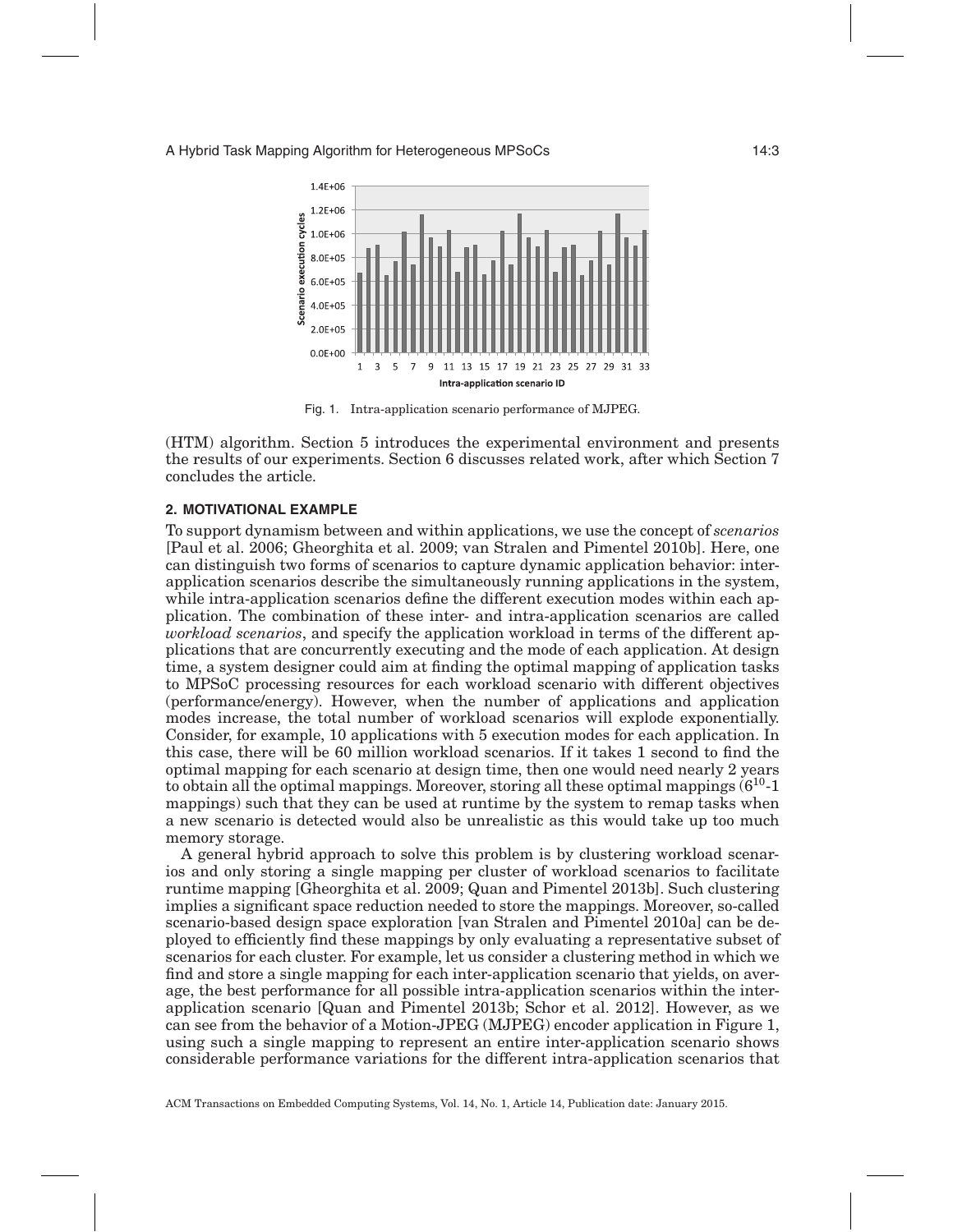exist in this inter-application scenario. In this particular example, the inter-application scenario contains, besides the MJPEG encoder, two other simultaneously running multimedia applications: a MP3 decoder and a Sobel filter for edge detection in images.

From this example, we can observe that the use of cluster-level mappings (i.e., mappings found to be good for an entire cluster of workload scenarios) could provide a runtime mapping system with enough information to quickly find an adequate mapping for a detected workload scenario, but it will not immediately lead to finding the optimal system mapping for any identified workload scenario. Besides this, there are two additional drawbacks of this hybrid approach, as already discussed in the previous section: it lacks the adaptivity of supporting new applications (i.e., adding an application would require to redo the entire process of clustering and design-time DSE) and it still suffers from relatively high memory usage for storing all the preoptimized mappings when the number of applications increases (for the example clustering method,  $2^{10}$ -1 mappings need to be stored for 10 applications with 5 modes in each application).

In this work, we solve the first problem by splitting the handling of application dynamism using two runtime steps: mapping initialization and mapping customization. In the first step, an adequate mapping for a detected workload scenario is found (as above), after which the second step performs runtime mapping optimization by continuously monitoring the system and trying to perform (relatively small) mapping customizations to gradually further improve the system performance. To address the aforementioned problems of supporting new applications and storage requirements, the design-time phase of our approach explores two optimal mappings for each intraapplication scenario in every single application. It does so for two different objectives: maximizing the throughput and maximizing the throughput under a predefined energy budget. By using this method, the number of mappings that need to be determined and stored at design time is greatly reduced (100 mappings need to be stored for 10 applications with 5 modes in each application). Also, if a new application needs to be supported on the system, only two preoptimized mappings for each intra-application scenario of this application need to be provided to the system, avoiding the need of exploring the mappings for all possible new inter-application scenarios.

## **3. PREREQUISITES AND PROBLEM DEFINITION**

<span id="page-3-0"></span>In this section, we explain the necessary prerequisites for this work and provide a detailed problem definition.

## **3.1. Application Model**

In this article, we target the multimedia application domain. For this reason, we use the Kahn Process Network (KPN) model of computation [Kahn [1974\]](#page-23-4) to specify application behavior because this model of computation fits well to the streaming behavior of multimedia applications. In a KPN, an application is described as a network of concurrent processes that are interconnected via FIFO channels. This means that an application can be represented as a directed graph  $KPN = (P, F)$  where P is set of processes (tasks)<sup>[1](#page-3-1)</sup>  $p_i$  in the application and  $f_{ij} \in F$  represents the FIFO channel between two processes *pi* and *pj*. Figure [2](#page-4-0) shows the KPN of the Motion-JPEG (MJPEG) decoder application used in the previous section.

## **3.2. Architecture Model**

<span id="page-3-2"></span>In this work, we restrict ourselves to heterogeneous MPSoC architectures with shared memory. An architecture can be modeled as a graph *MPSoC* = (*PE*, *C*), where *PE* is the set of processing elements used in the architecture and *C* is a multiset of pairs  $c_{ij}$  =  $(\rho e_i, \rho e_j) \in PE \times PE$  representing a buffered communication medium, composed of a

<span id="page-3-1"></span><sup>1</sup>We use the terms *process* and *task* interchangeably in this article.

ACM Transactions on Embedded Computing Systems, Vol. 14, No. 1, Article 14, Publication date: January 2015.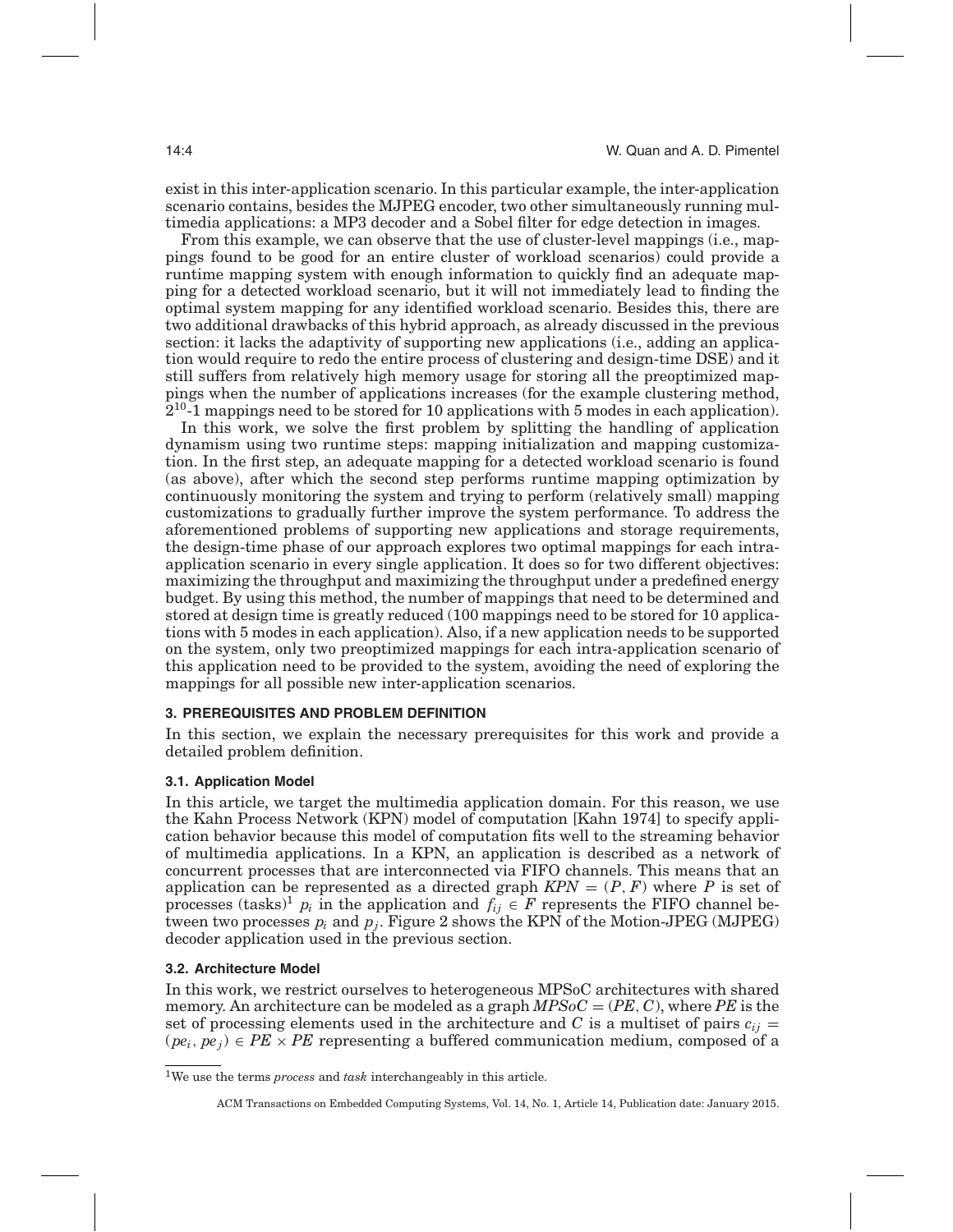<span id="page-4-0"></span>

Fig. 2. KPN for MJPEG.

network channel (like a Bus, NoC, etc.) and a buffer located in shared memory, between processors  $pe_i$  and  $pe_j$ . Combining the definition of application and architecture models, the computation cost of task (process)  $p_i$  on processing element  $pe_j$  is expressed as  $T_i^j$ and the communication cost between tasks  $p_i$  and  $p_j$  via channel  $c_{xy}$  that connects  $pe_x$ and  $pe_y$  is  $C_{ij}^{c_{xy}}$ . Here, the time units for the communication cost and the computation cost should be unified to the cycles under the same clock frequency in case of different clock frequencies on the target system. With respect to power consumption, *SPi* and *DPi* refer to the static and dynamic power consumption for *pei*. Besides processing elements, another main component of energy consumption in our target system is the shared memory. For this component, we denote the static and average dynamic power consumption (for read/write transactions) as *SM* and *DM*, respectively.

#### **3.3. Task Mapping**

The task mapping defines the binding of the components in a KPN application (including the processes and the FIFO communication channels) to the underlying architecture resources. For a single application, given the *KPN* of this application and a target MPSoC, a correct mapping is a pair of unique assignments ( $\mu$  :  $P \rightarrow PE$ ,  $\eta$  :  $F \rightarrow C$ ) such that it satisfies  $\forall f \in F$ ,  $src(\eta(f)) = \mu(src(f)) \land \text{dst}(\eta(f)) = \mu(\text{dst}(f))$ . When tasks are mapped onto the underlying architecture, the usage  $U_k$  of each  $pe_k$  can be calculated by Equation (1), where  $p_i \mapsto pe_k$  and  $p_j \mapsto pe_y$  mean that tasks  $p_i$ ,  $p_j$  are mapped onto processors  $pe_k$  and  $pe_v$ , respectively. Note that, if two tasks are mapped onto the same processor ( $k$  equals to  $y$  in Equation (1)), then the communication cost between these two tasks will be neglected as it uses the internal memory on the processor for communication.

$$
U_k = \sum_{p_i \mapsto pe_k, p_j \mapsto pe_y} \left( T_i^k + C_{ij}^{c_{ky}} \right) \tag{1}
$$

In the case of a multi-application workload, the state of simultaneously running applications that are distinguished as inter- and intra-application scenarios should be considered in the task mapping. Let  $A = \{app_0, app_1, \ldots, app_m\}$  be the set of all applications that can run on the system, and  $M^i = \{md_0^i, md_1^i, \ldots, md_n^i\}$  be the set of possible execution modes for  $app_i \in A$ . Then,  $SE = \{se_0, se_1, \ldots, se_{n_{inter}}\},$  with  $se_i =$  $\{app_0 = 0/1, \ldots, app_m = 0/1\}$  and  $app_i \in A$  (if  $app_i$  is active, then  $app_i = 1$ , else  $app_i = 0$ , is the set of all inter-application scenarios. And  $sa_j^i = \{ \dots, app_k = md_{j_k}^k, \dots \}$ , with  $0 \leq k \leq m$ ,  $app_k \in A \land app_k = 1 \in se_i$  and  $md_{j_k}^k \in M^k$ , represents the *j*-th intraapplication scenario in inter-application scenario  $se_i \in SE$ . The set of all workload scenarios can then be defined as the disjoint union  $S = \bigcup_{i \in SE} SA^i$ , with  $SA^i = \{sa^i\}$ ,  $sa^i_2, \ldots, sa^i_{n^i_{intra}}\}.$ 

As already explained in the previous section, we propose to perform the task mapping of applications in two stages. In the first stage, which is performed at design time,

ACM Transactions on Embedded Computing Systems, Vol. 14, No. 1, Article 14, Publication date: January 2015.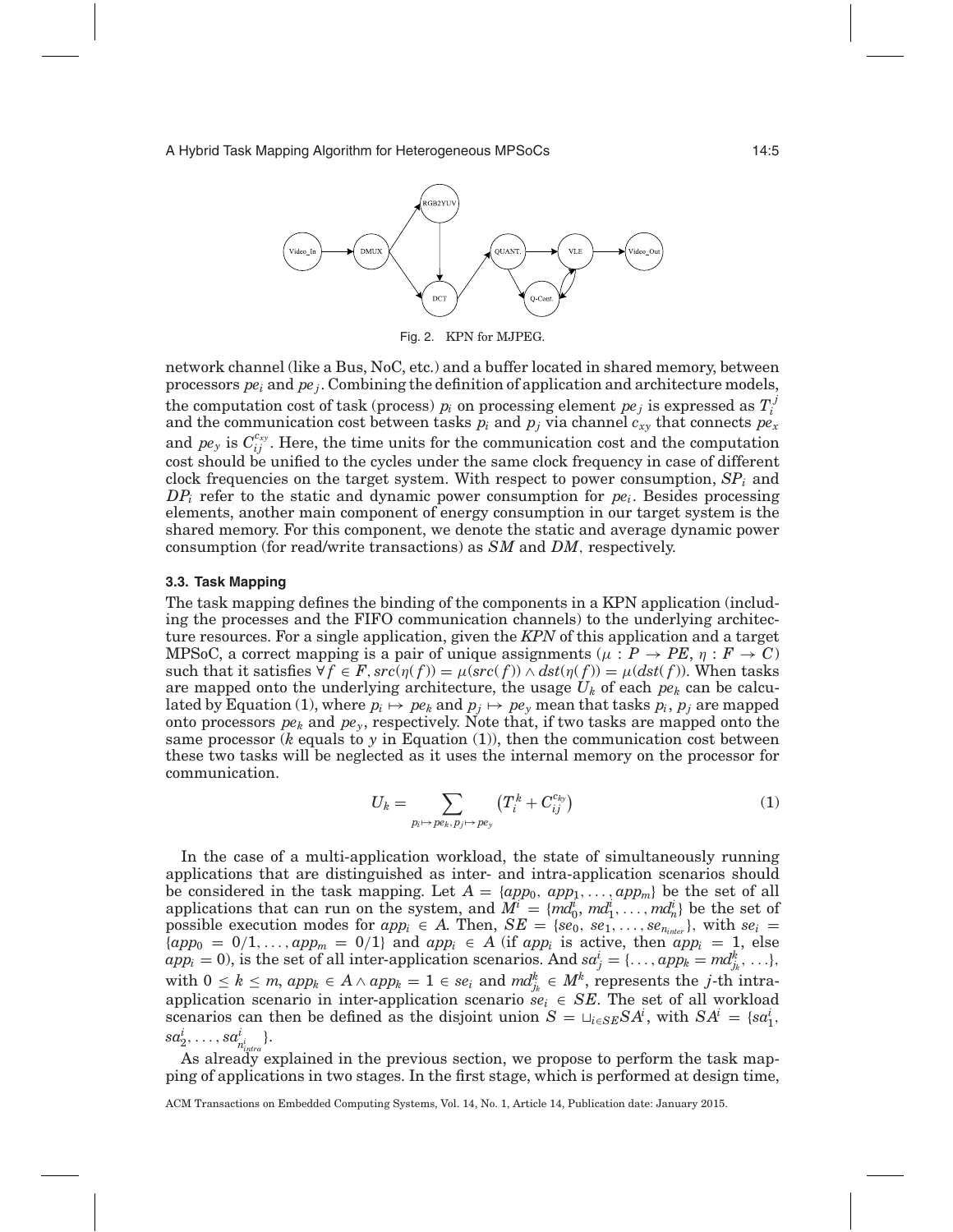we perform DSE for each intra-application scenario of each application (denoted by scenario  $s_i$  in the whole workload scenario space  $S$ ) to find two mappings that show (i) the maximal throughput (optimization objective  $O_t$ ) and (ii) the maximal throughput under a certain energy budget  $b_i$  (optimization objective  $O_{th}$ ), respectively. Here,  $b_i$  is defined as the energy budget for workload scenario *si*. As will be explained in detail in the next section, the two mappings derived from design-time DSE are stored so they can be used for mapping initialization in the second (runtime) stage to get a final mapping—either by directly using the stored mappings (if a newly detected workload scenario only contains a single active application) or by deriving a new system mapping from the stored per-application mappings—when a new workload scenario has been detected. As mentioned earlier, both the  $O_t$  and  $O_{tb}$  objectives are used in design-time mapping exploration, whereas only  $O_{tb}$  will be used for runtime mapping optimization. To allow our design-time DSE to construct a Pareto Front with regard to the performance and energy consumption of mapping solutions, we change the objective of maximal throughput into a minimal objective (i.e.,  $O_p = 1/O_t$ ). Consequently, the system objectives turn into minimizing  $O_p$  and  $O_{pb}$ . More specifically, we use system energy consumption  $E_{s_i}, s_i \in S$  and total workload scenario execution time  $X_{s_i}, s_i \in S$ for workload scenario  $s_i$  to find the optimal or near-optimal mappings that satisfy the two aforementioned objectives at design time. For the purpose of runtime mapping customization, we also use an application-specific objective (besides the system-wide objective  $O_{pb}$ , denoted as  $O_{β}$  for application  $app_i$ . This objective defines the performance requirements of each separate application, which in our case is still defined in terms of throughput.

Under these definitions and given the  $KPN = (P, F)$  for each application and an  $MPSoC = (PE, C)$ , our goal is to find the optimal or near-optimal mapping at runtime for each detected workload scenario  $s_i \in S$  with the objective to minimize  $O_{pb}$  and where each application should also satisfy its own objective  $O_{\beta}$ .

## **4. A NOVEL HYBRID TASK MAPPING (HTM) ALGORITHM**

<span id="page-5-0"></span>As shown in Figure [3,](#page-6-0) the entire workflow of our approach can be divided into three steps: design-time preparation, runtime mapping initialization, and runtime mapping customization. As mentioned before, in the step of design-time preparation, two optimized mappings for each intra-application scenario are prepared by exploring the corresponding mapping space. These preoptimized mappings will be stored in system memory for runtime mapping initialization/optimization. At runtime, when the system detects a new workload scenario, our HTM algorithm will try to produce a good mapping for the active applications in the scenario using (a combination of) the stored per-application mappings derived from the design-time preparation step. Here, we make the assumption that each workload scenario will execute long enough to justify a possible remapping of application tasks. Otherwise, a tradeoff needs to be made between the cost of remapping and the mapping performance improvement, which is beyond the scope of this article. This process of determining a new mapping for all applications when a new workload scenario has been detected, is referred to as *mapping initialization*. The objective of this process is to maximize the system throughput under the predefined energy budget (or, in other words, minimize  $O_{pb}$ ). The mapping initialisation, which uses the stored mapping information of isolated applications, may not immediately lead to finding the optimal system mapping for a complete identified workload scenario (i.e., the combination of applications that form the scenario). Therefore, during the execution of a certain workload scenario, the HTM algorithm will try to actively further improve the mapping performance when application-specific objectives are (about to be) violated. To this end, it continuously monitors the system and tries to perform relatively small mapping customizations to gradually further improve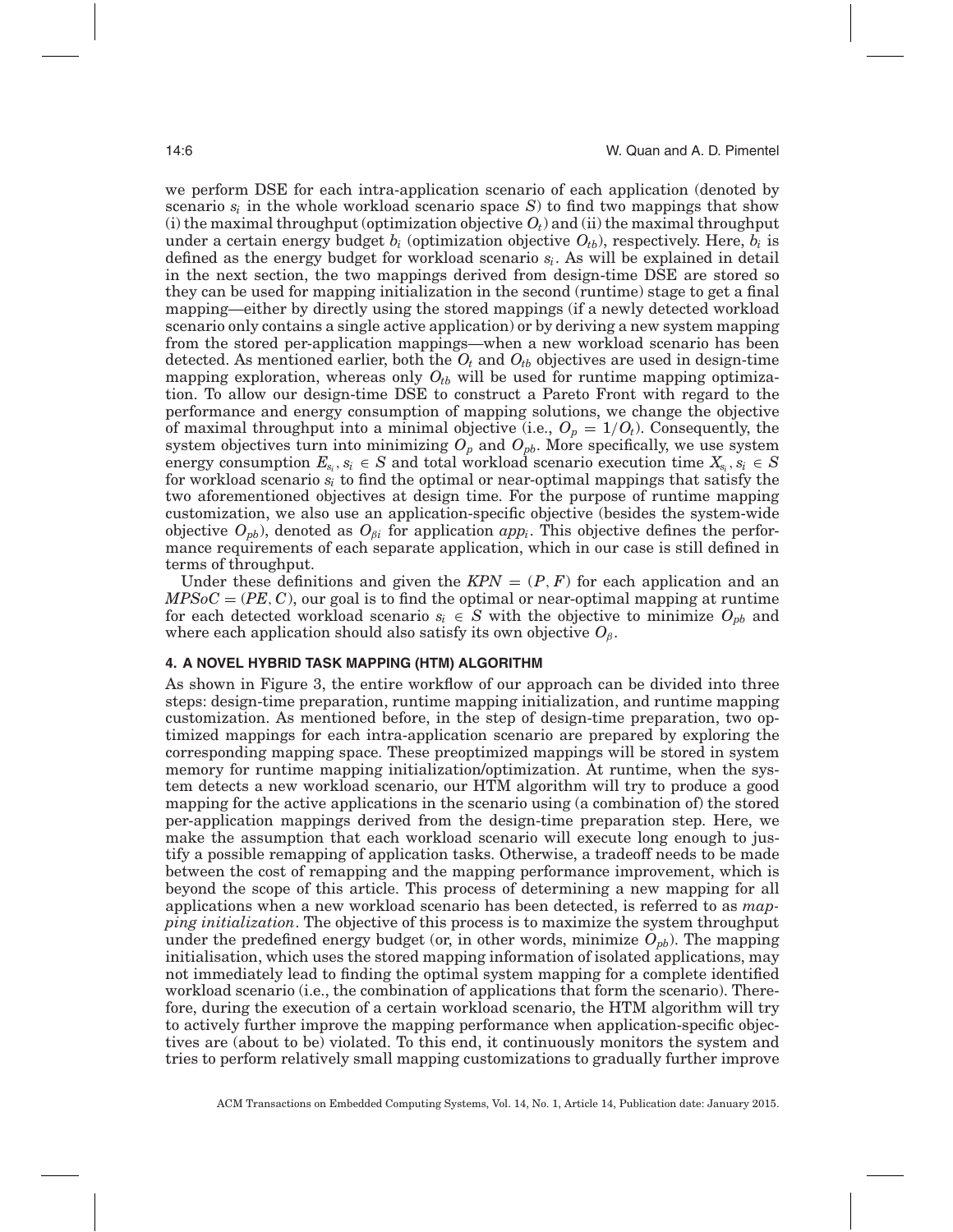<span id="page-6-0"></span>

<span id="page-6-1"></span>Fig. 3. The workflow of HTM.

the system performance. Evidently, to reduce migration overheads, the algorithm aims at keeping the number of required task migrations as low as possible. This process is called *mapping customization*. The details of these three steps will be explained in the following subsections.

## **4.1. Design-time Preparation**

At design time, the mappings with minimal  $O_p$  and  $O_{pb}$  will be searched for all intraapplication scenarios in each isolated application (i.e., in those inter-application scenarios with only a single active application). As shown in Figure [3,](#page-6-0) it would also be possible to cluster intra-application scenarios of applications, and only determine mappings with minimal  $O_p$  and  $O_{pb}$  for an entire cluster of intra-application scenarios. This would further reduce the number of mappings that need to be explored and stored. However, in this article, we assume that mappings with minimal  $O_p$  and  $O_{pb}$  are searched for all separate intra-application scenarios of applications. To find these mappings, we deploy a scenario-based DSE approach [van Stralen and Pimentel [2010a\]](#page-24-2), which is based on the well-known NSGA-II genetic algorithm (GA). As our target MPSoC platform is known, we can use a simplified version of the approach in van Stralen and Pimentel [\[2010a\]](#page-24-2). The implementation of the genetic algorithm is explained in the following.

4.1.1. Chromosome Representation. We use a standard approach for representing mappings within the GA's chromosomes [Erbas et al. [2006\]](#page-23-5). It contains two parts. The first part contains the mapping of the processes in the application, whereas the second part describes the mapping of the communication channels of the application. Implicitly, this also contains the resource allocation for the platform. Resources that are not used in any binding (processing or communicating resources) are also not allocated on the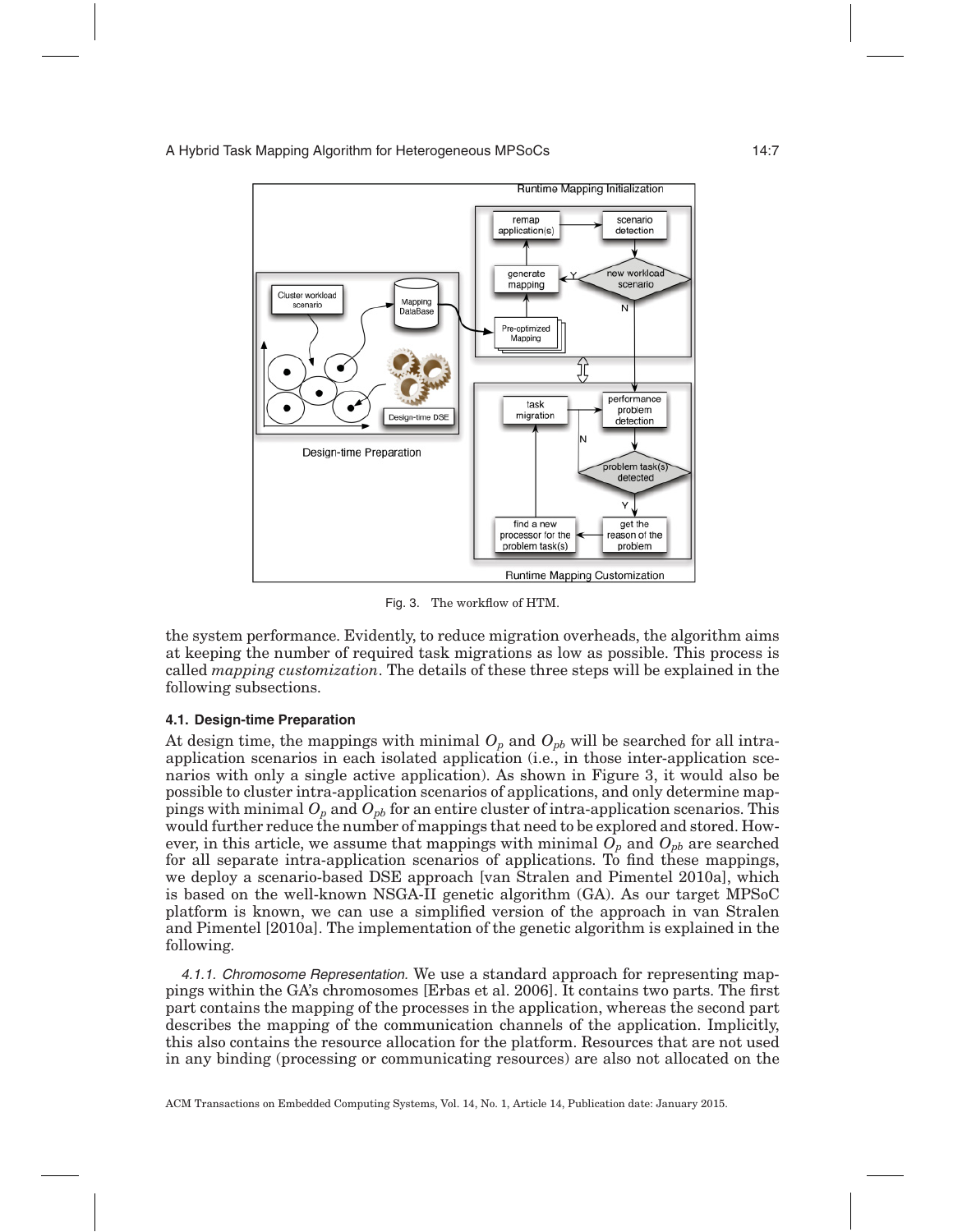<span id="page-7-0"></span>

Fig. 4. Pareto front of a workload scenario with application Sobel active.

platform. This representation method could also be applied to store the preoptimized mapping on the target system. In that case, for each process and FIFO channel in the application KPN, it would need  $\log_2^{|PE|}$  bits and  $\log_2^{|C|}$  bits, respectively, to encode the mapping information. To store a mapping in system memory for application *appi* that  $\text{contains } |P_i| \text{ processes and } |F_i| \text{ FIFO channels, it would need  $|P_i| * \log_2^{|PE|} + |F_i| * \log_2^{|C|}$$ bits.

4.1.2. Fitness Function. To find the mappings with minimal  $O_p$  and  $O_{pb}$  for workload scenario  $s_i$  in the mapping space in question, the Pareto Front of mapping performance and mapping energy consumption is generated by solving the following multiobjective optimization problem:

$$
min[E_{s_i}, X_{s_i}]. \tag{2}
$$

Evaluating the fitness value of each individual (i.e., design point) is performed using the Sesame system-level MPSoC simulation framework [Pimentel et al. [2006\]](#page-23-6). After the GA-based DSE, a Pareto Front of solutions is generated, as illustrated in Figure [4.](#page-7-0) Looking at the Pareto Front, one can easily obtain the mappings satisfying the minimal  $O_p$  and  $O_{pb}$ , which equal to the mappings with minimal  $\bar{X}_{s_i}$  and minimal  $\bar{X}_{s_i}$  under the energy budget of  $b_i$ . This energy budget of  $b_i$  is calculated using Equation (3). The first part  $\alpha$  in Equation (3) is a constant scaling factor set for the energy budget and the second part represents the minimal energy consumption for workload scenario *si*. Here, we assume that the energy budget  $b_i$  should be higher than the minimal energy consumption of the solution mappings found for the workload scenario *si*.

$$
b_i = \alpha * argmin(E_{s_i}), with \alpha > 1 \tag{3}
$$

4.1.3. Operators for NSGA-II. To effectively search for global optimal mapping solutions and escape possible local ones, the crossover and mutation operators are important components of a GA. With respect to the crossover operator, the most common methods are one-point crossover, two-point crossover, and uniform crossover. In our work, the one-point crossover is used because it is simple and yields more or less the same effect as the other approaches. Regarding mutation, we use an operator that randomly selects an application task that is subsequently moved to a randomly selected processor. The last step is to set appropriate parameters for the GA, such as population size, crossover and mutation probabilities, and so forth. The parameters used in our work will be introduced in the experiment section.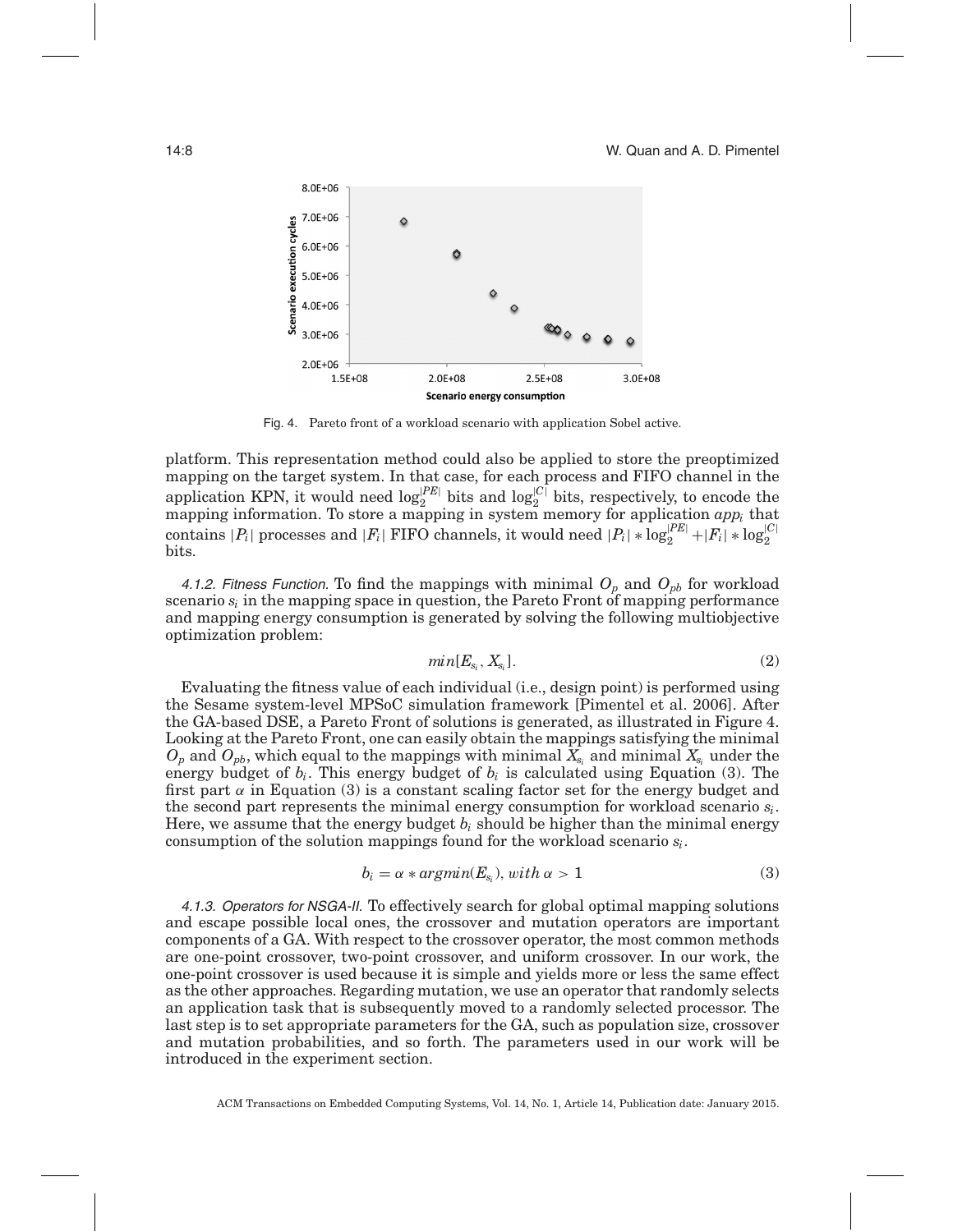#### **4.2. Runtime Mapping Initialization**

<span id="page-8-0"></span>In the mapping initialization stage, we use an Energy-aware Iterative multi-application Mapping (EIM) algorithm [Quan and Pimentel [2013a\]](#page-23-7) to find a good initial mapping for a newly detected workload scenario. Our EIM algorithm, which is outlined in Algorithm 1, can be divided into a static part and a dynamic part. The static part is used to capture the intra-application dynamism in those inter-application scenarios with only a single active application.

The mappings derived from the design-time preparation stage are used by the EIM algorithm, as shown in lines 1–3 of Algorithm 1. To this end, these mappings are stored in a so-called *scenario database*. Besides storing these two mappings, the estimated minimum energy consumption for each intra-application scenario of each application is also stored in the database. This value is based on the most energy efficient mapping found in the Pareto Front generated by design-time DSE (e.g., the left-most point in Figure [4\)](#page-7-0) and is calculated using Equation [\(4\)](#page-8-0). The calculation and use of this value will be explained later on. When the system detects a new workload scenario, the EIM algorithm will first choose the corresponding optimal mapping—as stored in the scenario database—for each application active in the workload scenario as the initial mapping. As the database only stores mappings for the intra-application scenarios of each single application, its size typically is relatively small. However, if its size becomes too large, then the size can be controlled by clustering intra-application scenarios (as explained in Section [4.1\)](#page-6-1) and choosing a proper granularity of scenario clusters.

If there is only a single application active in the workload scenario, then the mapping selected from the scenario database as the initial mapping is the mapping with the maximal throughput under a given energy budget for that particular application. Hereafter, the algorithm directly returns this initial mapping as a final mapping decision. Otherwise, if there are multiple applications active simultaneously, then the mapping with maximal throughput for each active application will be chosen as initial mappings. These initial per-application mappings will then simply be merged together to form the initial mapping for the complete workload scenario. Here, there are two reasons for not choosing the mapping with maximal throughput under a certain energy budget as the initial mapping. First, the communication locality behavior of the mapping with maximal throughput under an energy budget typically is not as good as the one with maximal throughput without an energy budget. Our runtime algorithm exploits this locality incorporated in the initial per-application mappings for further improvement of the workload scenario mapping. Second, we will consider the energy constraints during the mapping optimization process at runtime, so we do not yet have to consider an energy budget for the initial mapping in the case of a workload scenario with multiple active applications.

#### **ALGORITHM 1:** EIM algorithm

Input: *KPNappacti*v*<sup>e</sup>* , *MPSoC*, scenario id(*si*) Output:  $(\mu, \eta)$ 1:  $(\mu, \eta)$  = getInitMapping( $s_i$ ); 2: if singleAppActive( $s_i$ ) == true:<br>3: return ( $\mu$ , n): return  $(\mu, \eta)$ ; 4: else: 5:  $U = \text{peUsage}(KPN_{appactive}, MPSoC, \mu, \eta);$ <br>6:  $M_p = \text{maxPUsage}(U);$ 6:  $M_p = \text{maxPUsage}(U);$ <br>7:  $V_p = \text{varPUsage}(U);$ 7:  $V_p = \text{varPUsage}(U);$ <br>8:  $b_i = \text{eBudge}(s_i);$ 8:  $b_i = \text{eBudget}(s_i);$ <br>9: return iterative return iterative $POpt(\mu, \eta, M_p, V_p, b_i);$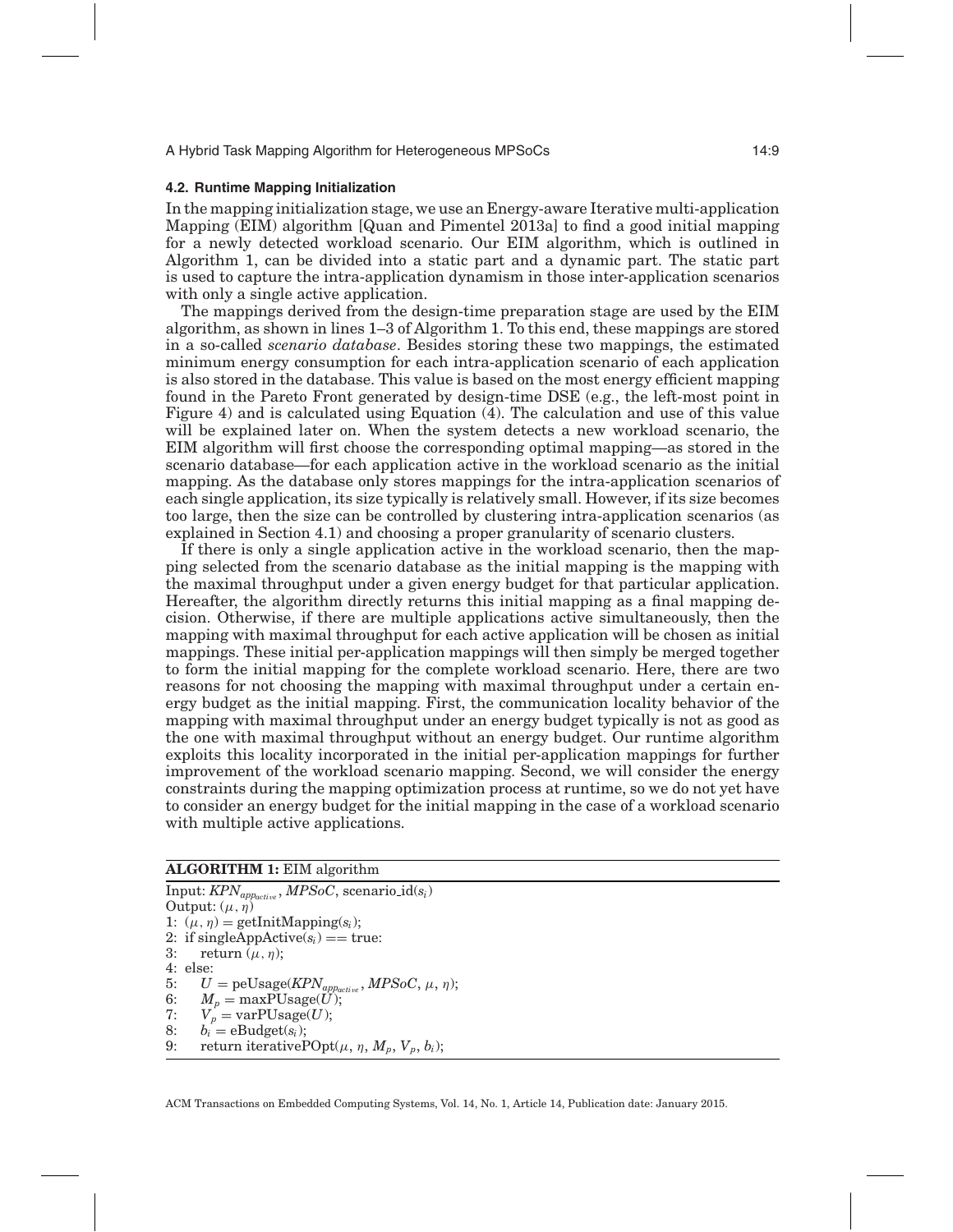The dynamic part of our EIM algorithm is only used for those workload scenarios that contain multiple simultaneously active applications. It aims at further optimizing the initial mapping found during the static part of the EIM algorithm, as described earlier. The strategy used in the dynamic part of the EIM algorithm is described in the following text.

For the active multi-application scenario, our algorithm will optimize the mapping with the objective to minimize the system metric  $O_{pb}$ . Consequently, the optimal mapping for each scenario is the one that has the minimal *Op* among all the possible mappings under energy budget of *bi* for workload scenario *si*. It is, however, extremely hard to find the optimal mapping for each workload scenario at runtime because of the following reasons. First, as one cannot obtain the true value of  $O_p$  before actually executing the application on the target platform, an estimated  $O'_p$  needs to be used to guide the algorithm to find the optimal mapping. Here, there exists of course a clear accuracy/overhead tradeoff between different estimation techniques. Efficient but less accurate runtime mapping-performance estimation techniques may lead to suboptimal mappings, while the high overhead of more accurate techniques may neutralize the performance benefits of the mapping optimization itself. Second, the mapping problem is NP-complete, as was mentioned before. It is unrealistic for a runtime mapping algorithm to explore the entire mapping space to determine the optimal mapping for a scenario.

To solve the aforementioned problems, we use an alternative method using heuristics to search a part of the mapping space that may contain the optimal or a near optimal mapping. To this end, we change the objective of performance into the optimization of two alternative metrics:  $M_p$  and  $V_p$  that, respectively, represent the maximal usage and usage variation in  $U_k$ ,  $pe_k \in PE$  (see also Equation (1)). In this case, we do not need to use the metric  $O_p$  as the optimization objective, thereby addressing the first of the two aforementioned problems. Regarding the second problem, by using an optimization heuristic based on the metrics  $M_p$  and  $V_p$ , we aim at finding an optimal or nearoptimal mapping in a computationally efficient fashion. The rationale behind this heuristic is that a better mapping for the objective of high throughput usually has smaller  $M_p$  and  $V_p$  values. For the purpose of restricting the energy consumption of the resulting mapping, we use the estimated energy consumption of a mapping  $(\mu_i, \eta_i)$  for workload scenario *sj* given by Equation [\(4\)](#page-8-0) and the system energy budget *bj* calculated by Equation (5), to control the search space of possible mappings. Here, *Emk* represents the estimated minimal energy consumption for application  $app_k$ , which is stored in the scenario database.

In Equation [\(4\)](#page-8-0),  $E_p'$  is the dynamic and static energy consumed by all active processors and *E*′ *<sup>m</sup>* represents the dynamic and static energy consumption of the shared memory. This relatively simple energy model is built on several assumptions of the target architecture: (1) the power model used for the shared memory in the system already includes the power consumption of the bus connected to it;  $(2)$  for simplicity, we ignore the energy consumption caused by resource contention and communication delays. We make these assumptions to control the complexity of the analytical energy model and reduce the computation cost at runtime. It is hard (and computationally much more expensive) to analytically derive the task stalls incurred by delays due to communication and resource contention in heterogeneous MPSoCs as considered in this work. So, here we make a tradeoff between accuracy and computation complexity. Under these assumptions, the system active time for a specific workload scenario is simply assumed to be  $argmax(U_i)$ , which is subsequently used to calculate the static energy consumption. Notice that the energy budget defined here is different from the energy budget used for design-time DSE (Equation (3)). In Equation (5), the *estimated* minimal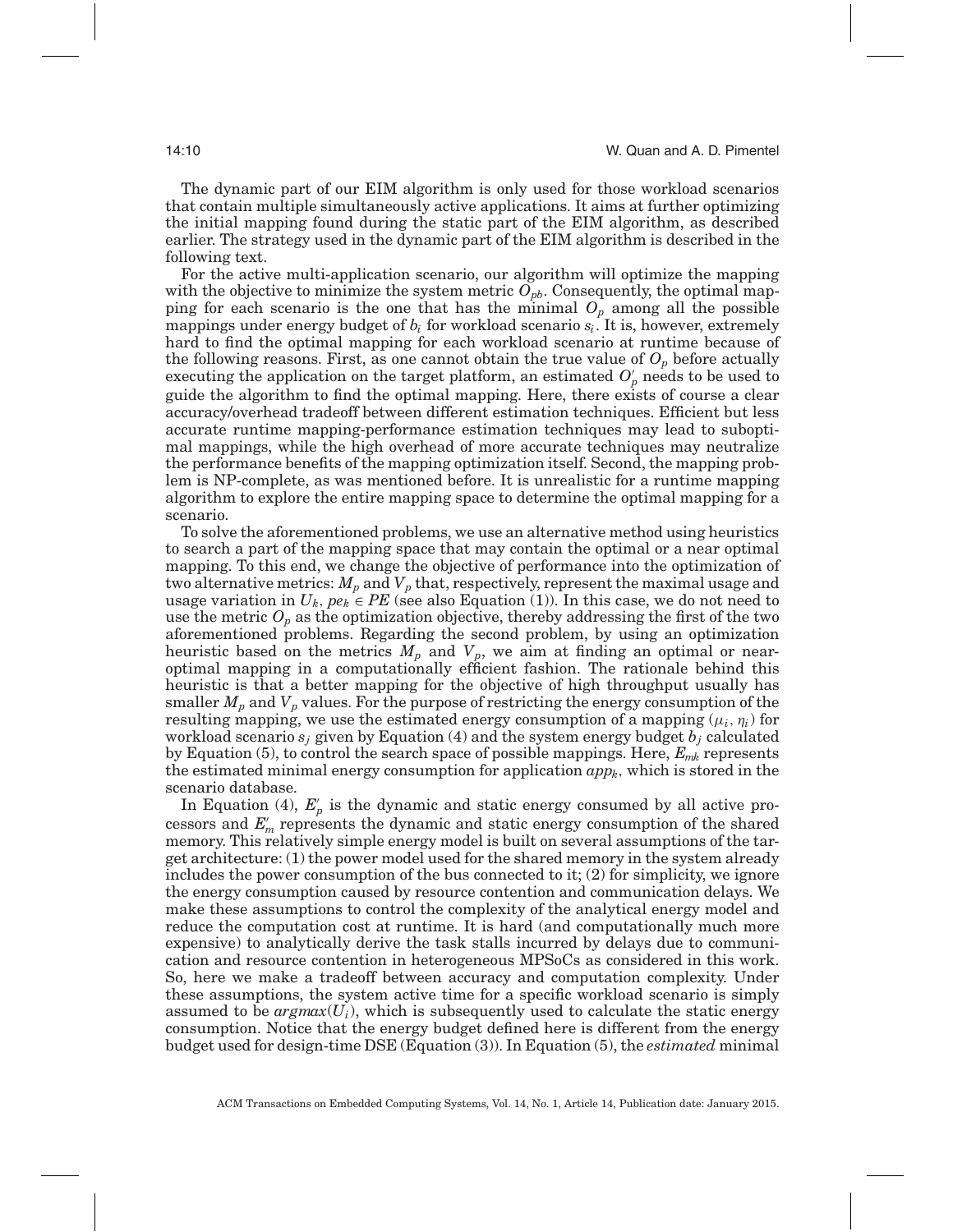energy consumption is used instead of the actual minimal energy consumption determined (using the Sesame simulator) by design-time DSE like is used in Equation (3). The estimated minimal energy is computed by applying Equation [\(4\)](#page-8-0) to the mapping that has been found to yield the highest energy efficiency after performing design-time DSE and is stored in the scenario database (as was explained earlier). This is motivated by the fact that the energy consumption of possible mapping solutions explored at runtime are also estimated using Equation [\(4\)](#page-8-0). Therefore, we also make a projection of the energy budget using Equation [\(4\)](#page-8-0).

$$
E_{ij} = E'_p + E'_m \tag{4a}
$$

$$
E'_p = \sum_{active \cdot pe_k} (DP_k * U_k + SP_k * argmax(U_k))
$$
\n(4b)

$$
E'_{m} = DM * \sum_{\substack{c_{xy} = mem \\ f_{rt} \to c_{xy} \in \eta_i}} (C_{rt}^{c_{xy}}) + SM * argmax(U_k)
$$
(4c)

$$
b_j = \alpha * \sum_{active \, apple \in s_j} E_{mk} \tag{5}
$$

The mapping algorithm for the workload scenarios with multiple active applications is outlined in Algorithm 2, which will be executed in an iterative fashion. The starting mapping used in this algorithm is the one derived from Algorithm 1. In each iteration, the algorithm first proposes a new mapping for each active application as shown in line 2 of Algorithm 2. In this process, the algorithm searches the mapping space using the following greedy pattern: it checks the processors in  $U_k$  in descending order to determine whether the KPN application in question has a task or a bundle of adjacent, communicating tasks[2](#page-10-0) resident on this processor. If so, then the algorithm finds a possible substitute processor for the task/adjacent tasks that satisfies the following conditions:

- (1) The  $M'_p$  of the new mapping is smaller than the  $M_p$  of the old mapping.
- (2) If the previous condition cannot be satisfied, then the algorithm tries to find a substitute processor for which the resulting  $M'_p$  is equal to  $M_p$  and  $V'_p$  is smaller than *Vp*. If the first condition was satisfied, then this condition will never be used in this particular iteration.
- (3) The estimated energy consumption of the new mapping should be smaller than the energy budget  $b_i$  of the (intra-application) scenario  $s_i$  in question.

This process proposes new mappings for those applications that satisfy the conditions (for the other applications, the mapping remains unaltered). These newly proposed mappings are either a mapping that has a minimal  $M_{p}^{\prime}$  (if condition 1 has been satisfied) or a mapping with minimal  $V_p'$ . However, in the aforementioned process, it can also be the case that there are multiple new mappings proposed for an application, for example, when there are multiple tasks (or task bundles) that can be remapped and for which the aforementioned conditions hold. In these cases, we use another metric, *L*, to decide on the final proposed mapping, where the value of *L* needs to be minimized. The metric *L* tries to capture the performance loss of a task remapping for the application in

<span id="page-10-0"></span><sup>&</sup>lt;sup>2</sup>Mapping such a task bundle to a single processor is the outcome of the design-time mapping optimization to reduce communication overhead.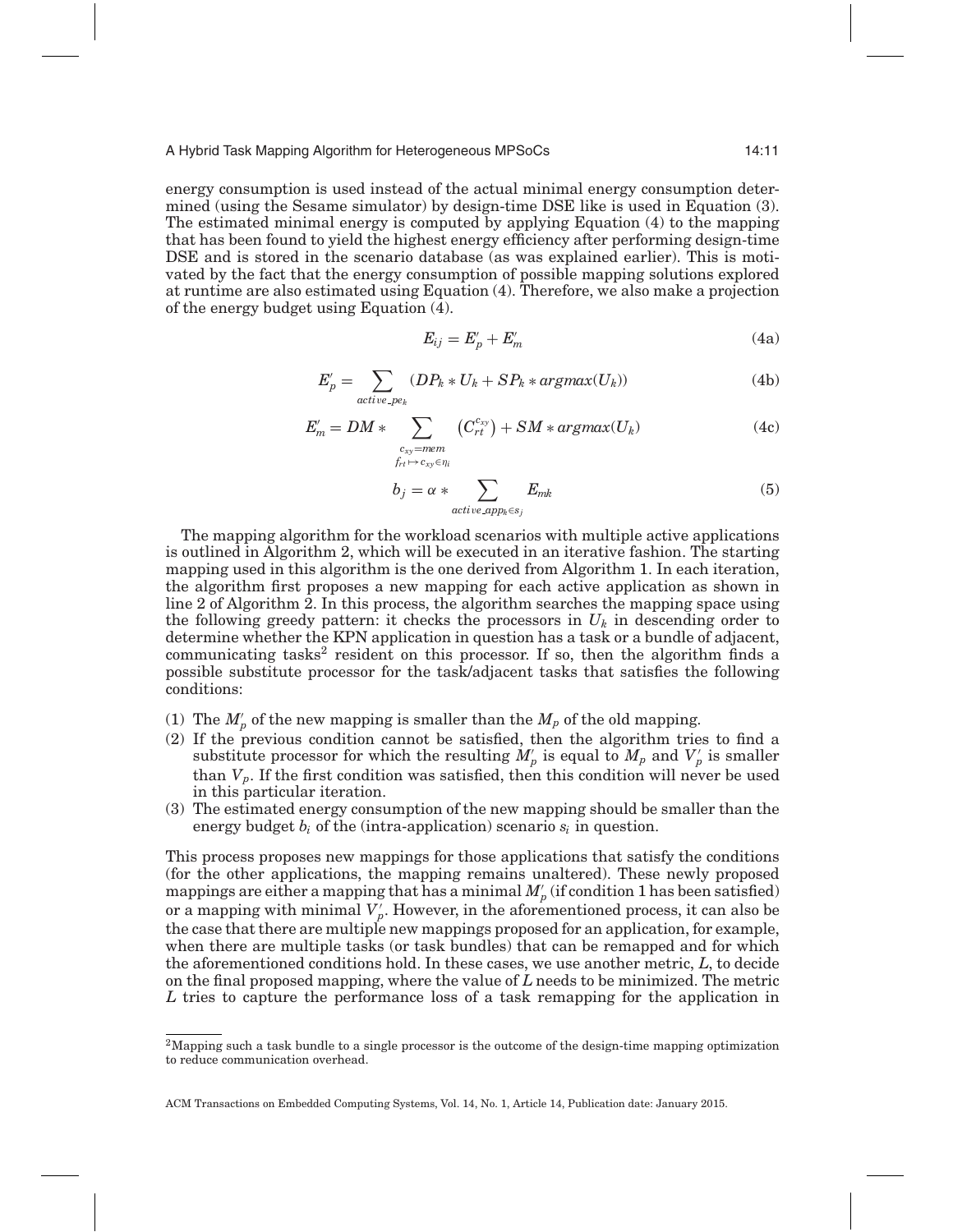## **ALGORITHM 2:** IPO algorithm

iterativePOpt $(\mu, \eta, M_p, V_p, b_i)$ : 1: for each active  $app_j$ :<br>2:  $(\mu_i, \eta_i) = \text{getPSuk}$ 2:  $(\mu_j, \eta_j) = \text{getPSubstitute}(\mu, \eta);$ <br>3: if  $(\mu_j, \eta_j) := (\mu, \eta);$ 3: if  $(\mu_j, \eta_j) := (\mu, \eta)$ :<br>4:  $U = \text{neUsage}(K)$ 4:  $U = peUsage(KPN_{appactive}, MPSoC, \mu_j, \eta_j);$ <br>5:  $M^j = \max$ PUsage(*U*): 5:  $M_p^j = \text{maxPUsage}(U)$ ; 6:  $V_p^{\hat{\jmath}} = \text{varP} \text{Usage}(U);$ 7:  $L^{\tilde{j}} = \text{perfLoss}(app_i, \mu, \eta, \mu_i, \eta_i);$ 8:  $M_p^k = \operatorname{argmin}(M_p^j);$  $9: \ \ \textrm{if} \ M_p^k < M_p.$ 10:  $(\mu^*, \eta^*) = (\mu_k, \eta_k);$ <br>11: iterativePOpt( $\mu^*$ , 11: iterativePOpt $(\mu^*, \eta^*, M_p^k, V_p^k, b_i)$ ; 12: else: 13:  $V_p^t = \arg\min(V_p^j + L^j);$ 14:  $(\mu^*, \eta^*) = (\mu_t, \eta_t);$ <br>
15: if  $(\mu^*, \eta^*) = (\mu, \eta_t)$ 15: if  $(\mu^*, \eta^*) = (\mu, \eta)$ :<br>16: return  $(\mu, \eta)$ : return  $(\mu, \eta)$ ; 17: else: 18: iterativePOpt( $\mu^*, \eta^*, M_p^t, V_p^t, b_i$ );

question<sup>3</sup> and is calculated using Equation  $(6)$ .

$$
L = \sum_{p_k \in B_i^j} \left( T_k^j - T_k^i \right) + \left( C_{kt}^{c_{jl}} - C_{kt}^{c_{il}} \right) \tag{6}
$$

Here, we denote the task/task bundle that needs to be remapped from  $pe_i$  to  $pe_j$  as  $B_i^j$ .

After the algorithm has proposed a new mapping for each application, the next step is to select the *most effective* among these remapping proposals to be used for the next optimization iteration of the algorithm or return a mapping as the final one, as shown in lines 8–18 of Algorithm 2. If no new mapping has been proposed for any of the applications in the workload scenario in the previous step, then the input mapping will be returned as the final optimized result. Otherwise, we use the following conditions to select the most effective remapping for the next iteration of the algorithm:

- (1) If there is one and only one proposed mapping that has the minimal  $M_{p}^{\prime}$  and this  $M_{p}^{\prime}$ is smaller than the *Mp* of the original mapping, then this mapping will be passed to the next mapping optimization iteration.
- (2) If the first condition has not been satisfied, then the proposed mapping with  $argmin(V'_{p} + L)$  will be taken as the input mapping for the next iteration. The rationale behind this is that the algorithm tries to gradually optimize the mapping for the entire workload scenario while keeping the performance loss for a single application due to task remapping as small as possible (i.e., taking into account the processor affinity of the tasks proposed to be remapped).

The time complexity of our EIM algorithm is highly dependent on the diversity of each preoptimized (i.e., statically derived) mapping stored in system memory, especially considering the iteration count of our EIM algorithm. The diversity  $|D_i|$  of an application (*appi*) mapping is defined as the number of pipeline segments in this

<span id="page-11-0"></span><sup>3</sup>We note that *L* can be negative, implying that the task/task bundle has a higher affinity with the processor it is proposed to be mapped on.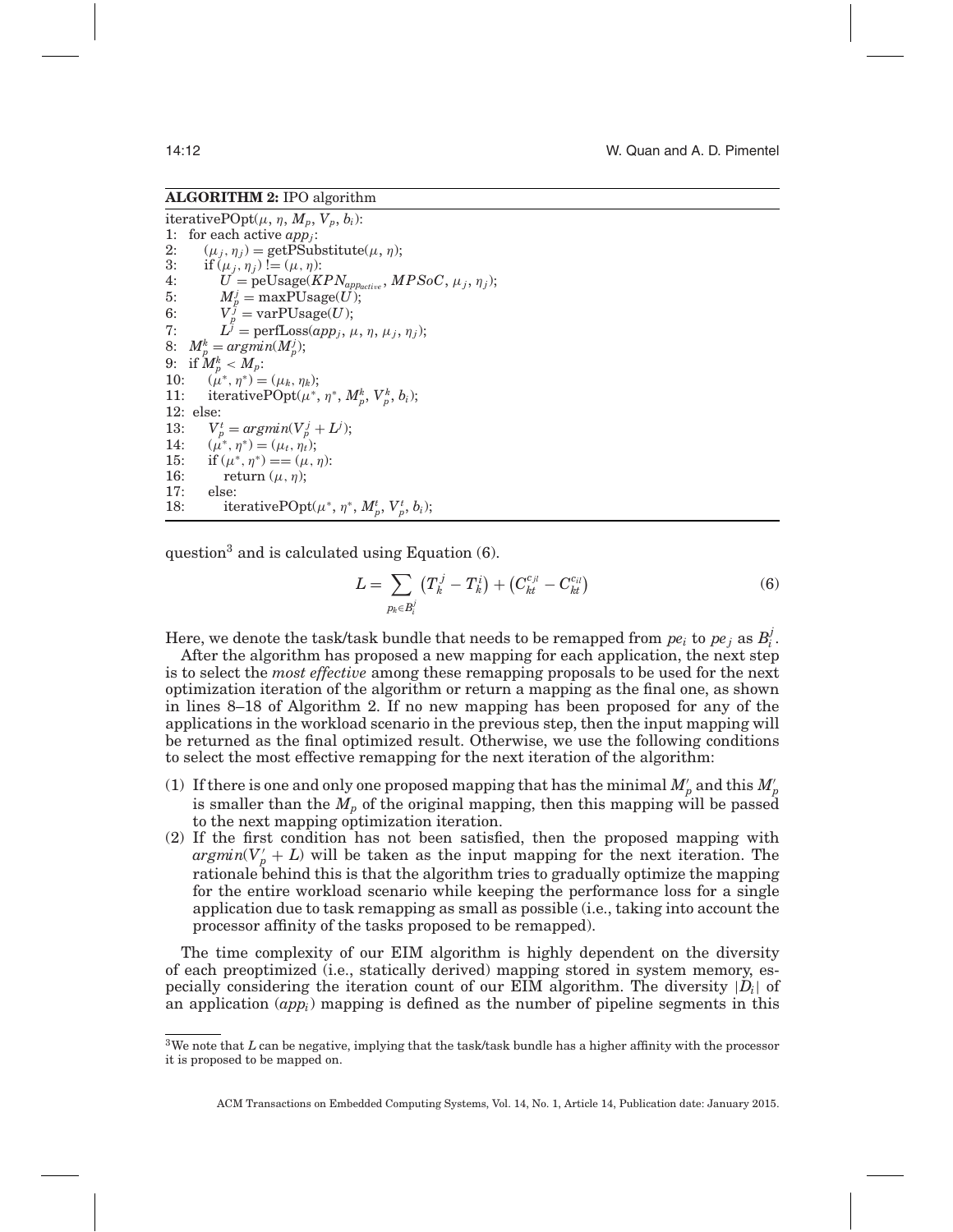mapping. Under this definition,  $|D_i| = 1$  and  $|D_i| = |P_i|$  mean that all the tasks in *appi* are mapped onto a single processor and different processors, respectively. Here,  $|P_i|$  represents the number of tasks in  $app_i$ . In the function on line 2 in Algorithm 2, the maximal number of possible new mappings is  $|PE| * |D_i| * |PE|$ . For each possible new mapping, the time consumed for computing the values of  $M_p$  and  $V_p$  is  $O(|PE||P| + |F||C| + 2|PE|)$ . Consequently, the time complexity of each active application in each iteration is  $O(|PE|^2|D_i|(|PE||P|+|F||C|+2|PE|))$ . The approximate time complexity of each iteration then is  $O(|PE|^2|D|(|PE||P|+|F||C|+2|PE|))$ , where  $|PE|$ , |*D*|, |*P*|, |*F*|, and |*C*|, respectively, represent the total number of processor elements, the sum of  $|D_i|$  of each active application  $app_i$ , the total number of active tasks, the total number of active FIFO channels and the total number of communication channels. As the algorithm searches the mapping space to minimize  $M_p$  and  $V_p$  simultaneously, the maximal iteration count of Algorithm 2 is *argmax*(|*D*|, |*D*||*PE*|), where the first and the second argument represent the maximal iteration count needed for searching each of the aforementioned metrics. Then, the overall time complexity of Algorithm 2 is  $O(|PE|^3|D|^2(|PE||P|+|F||C|+2|PE|)).$ 

#### **4.3. Runtime Mapping Customization**

After the mapping is initialized for the active workload scenario, the system will monitor the execution of this workload scenario. As mentioned before, the applicationspecific objective of each active application will be applied at runtime, which will be used to determine whether or not a performance problem arises. Here, we assume that the target MPSoC should, in principle, be dimensioned such that it can accommodate all possible target applications but that a particular application's performance objective may be violated due to a bad mapping. When the system detects that an objective is unsatisfied, a Scenario-based runtime Task Mapping (STM) algorithm is applied to find a new task mapping for that particular application that missed the performance goal. If multiple applications miss their performance goal, then the STM algorithm will start optimizing the most problematic application first. This STM algorithm is based on our previous work in Quan and Pimentel [\[2013b\]](#page-23-3), but it has been extended in this work to also work for heterogeneous MPSoC architectures. The main steps of our STM algorithm are described in the following text.

4.3.1. Finding the Critical Task. The first step of our STM algorithm is to find the socalled *critical task* for the application that missed its objective, as shown in lines 5–8 of Algorithm 3. The rationale behind this is that by remapping this critical task and possibly its neighboring tasks (forming a bottleneck in the application), the resulting effect will be optimal. To find the critical task, the STM algorithm maintains three lists. The first list stores the task costs (TC). For every application, it contains the cost of the application's tasks, where the cost is determined by the sum of the execution and communication times of a task. These task costs are arranged in descending order in the list. The two other lists concern the storing of two other metrics for each task: the proportion of task cost in the total busy time of the PE (i.e., processor) onto which the task is currently mapped (CIB), and the proportion of task communication time (read and write transactions) in the task cost (CIC).

Using the TC list, the algorithm checks the task at the top of the list to find the critical task, taking the following two conditions into account: (1) whether the task's CIB proportion is lower than a specific threshold, defined by *pCIB*. Here, the rationale is that a high-cost task receiving only a small fraction of processor time may imply that the processor is overloaded. If the task satisfies this condition, then this task is considered as the critical task and the process of finding the critical task ends. Otherwise, the algorithm continues to check the other tasks in the TC list with lower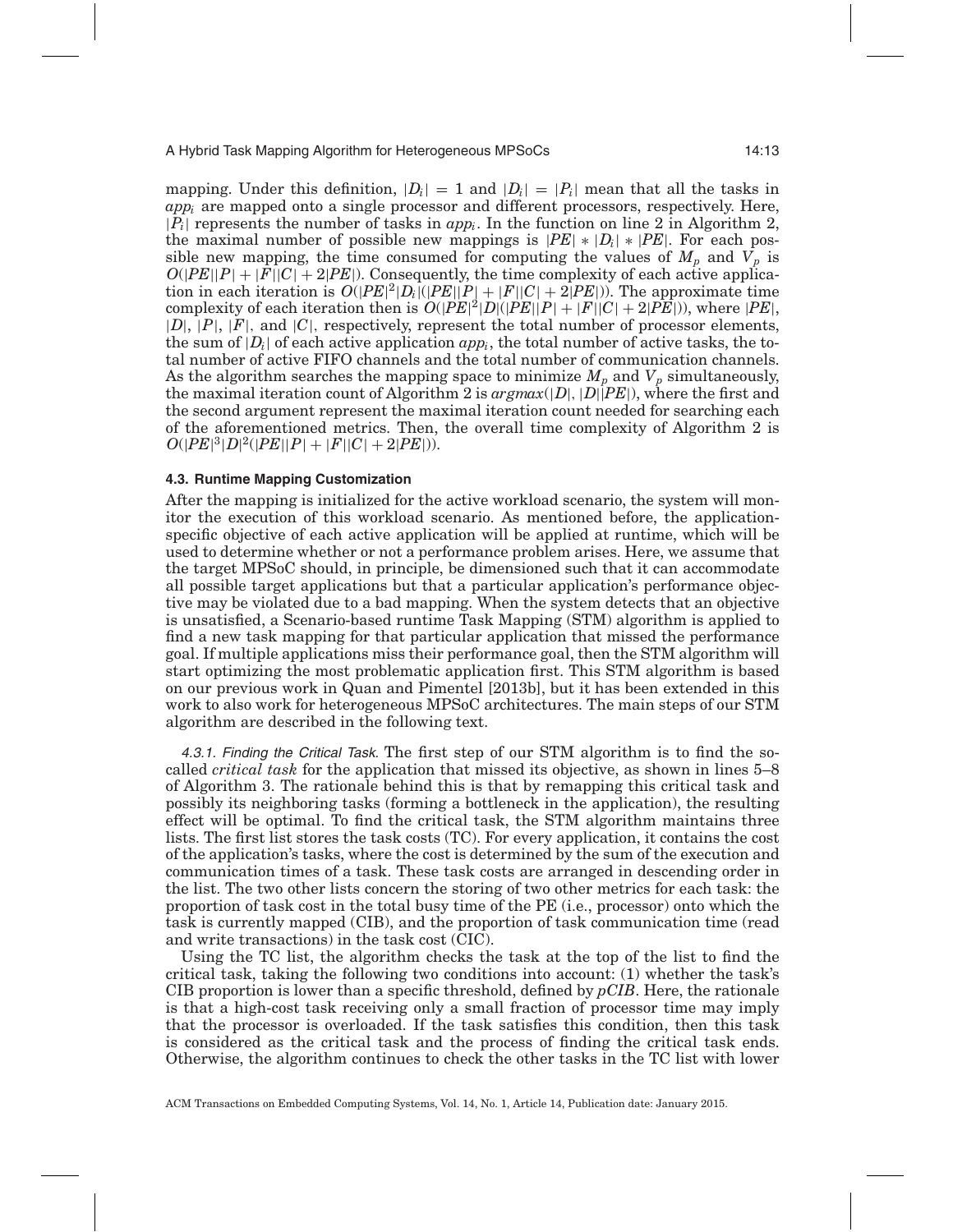#### **ALGORITHM 3:** STM algorithm

Input:  $KPN_{appi}$ , μ, η Output:  $New(\mu, \eta)$ list: TC, CIC, CIB, PU  $pCIC = \delta_c$ ,  $pCIB = \delta_b$ 1: results[] = getStatistics();<br>2: taskCost( $KPN_{app}$ , results, 2: taskCost(*KPNappi* , results, TC, CIC, CIB); 3: peUsage(results, PU); 4: while(1) : 5: if  $(\text{apptype} = \text{getType}(KPN_{app_i})) = \text{DATA\_PARALLEL}:$ <br>6: critical = findDPCritical( $KPN_{app}$ , TC, CIC, CIB, pCIB. 6: critical = findDPCritical( $\overline{K}PN_{appi}$ , TC, CIC, CIB, pCIB, pCIC);<br>7: else : 7: else : 8: critical = findCritical(*KPN<sub>appi</sub>*, TC, CIC, CIB, pCIB, pCIC);<br>9: reason = findReason(critical, CIC, CIB, pCIB, pCIC); 9: reason = findReason(critical, CIC, CIB, pCIB, pCIC);<br>10. if reason == POOR LOCALITY. 10: if reason == POOR\_LOCALITY :<br>11:  $MCCI = minCircle(KPN_{env.}$  re 11:  $MCC[] = minCircle(KPN_{appi}$ , results, critical);<br>12: if GetSubstitute(PII  $\mu$  n MCC apptype) == 12: if GetSubstitute(PU, μ, η, MCC, apptype) == true :<br>13. return  $New(u, n)$ : return  $New(\mu, \eta)$ ; 14: else failed; 15: else if reason == LOAD\_IMBALANCE :<br>16: if GetSubstitute(PU,  $\mu$ , n, apptype) = 16: if GetSubstitute(PU,  $\mu$ ,  $\eta$ , apptype) == true :<br>17: return  $New(u, n)$ : return  $New(\mu, \eta)$ ; 18: else failed; 19: else : 20:  $pCIB += \varepsilon$ ;<br>21:  $pCIC == \varepsilon$ :  $\text{pCIC} \equiv \varepsilon$ ;

costs until it finds the critical task. If there is no task in the application that satisfies the first condition, then the second condition will be used: (2) whether the CIC proportion is higher than the threshold *pCIC*. The algorithm checks all the tasks using this second condition just like it did for the first condition. If all the tasks do not satisfy these two conditions, then the algorithm will, respectively, increase and decrease the pCIB and pCIC thresholds by  $\varepsilon$ , after which the aforementioned process is restarted again.

For data-parallel applications, the process of finding the critical task has one additional test as compared to regular applications. This extra test (performed in the function *findDPCritical*) involves the checking whether all data-parallel tasks are mapped onto different PEs. If there are data-parallel tasks that are mapped onto the same processor, then those tasks with higher task costs will be treated as critical tasks. Otherwise, the process of finding the critical task will be the same as for regular applications.

4.3.2. Remapping the Critical Task. After the critical task has been found, the STM algorithm tries to analyze the reason for missing the application's performance goal. In this respect, we recognize two different reasons: *poor locality* and *load imbalance*. Here, we use the process of determining the critical task to also determine the reason for not meeting the performance goal: If the CIC proportion of the critical task is higher than the value of the current pCIC threshold, then the algorithm assumes that poor locality is the reason. Otherwise, it takes load imbalance as the reason for not meeting the application demands. This means that poor locality has a higher priority than load imbalance as a reason for not meeting the application demands, which is helpful to reduce the energy consumption due to communications.

Subsequently, the function *GetSubstitute* in the STM algorithm can follow different strategies to find a target PE to which the critical task will be remapped. The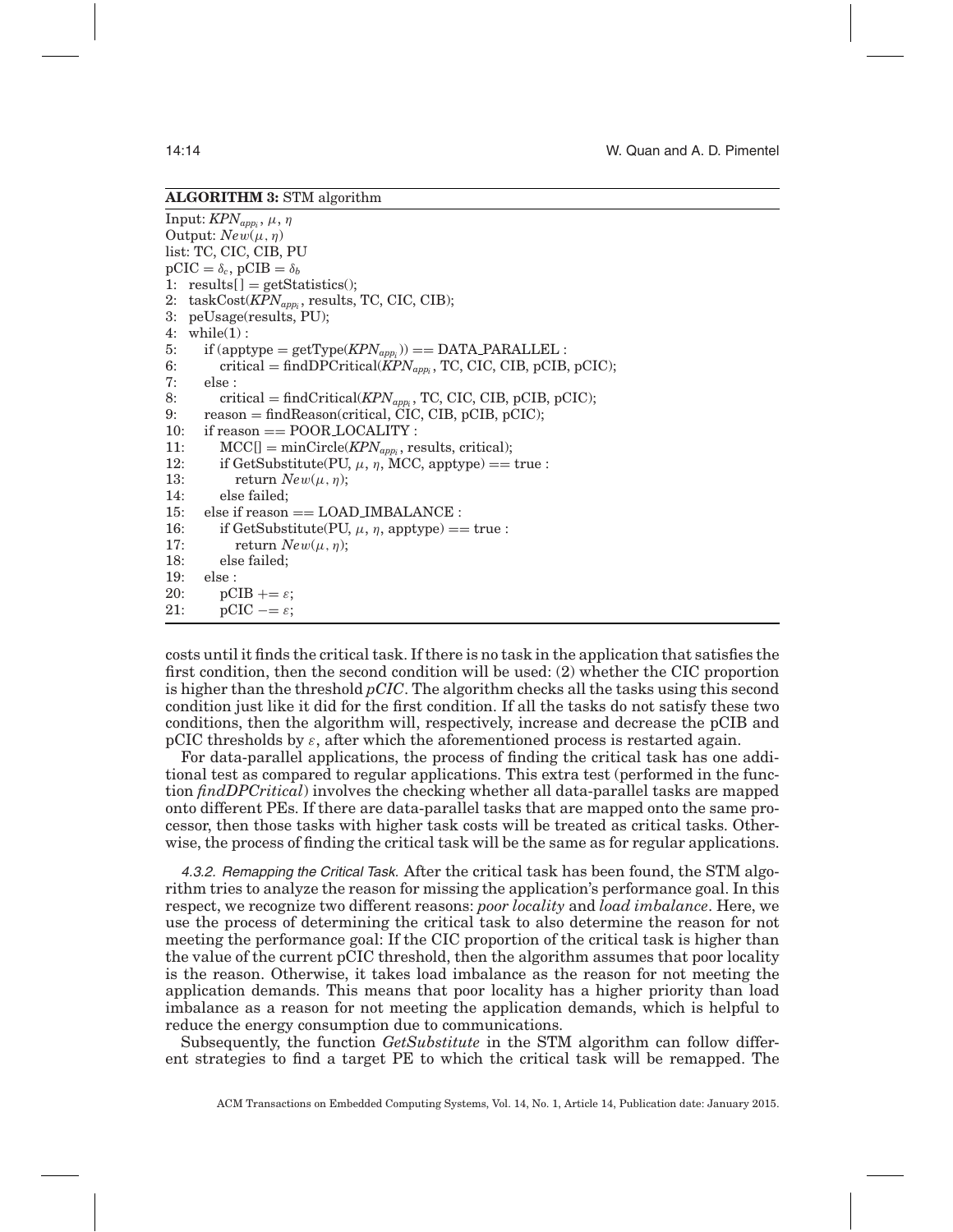<span id="page-14-0"></span>

Fig. 5. Example of an MCC for a critical task (gray task on the left-hand side).

selection of remapping strategy depends on the reason for not meeting the application's performance demands as well as on the type of application (data parallel or not). The strategies that are used to find the substitute PE for data-parallel applications are similar to the ones for regular applications except that one additional condition is taken into account for finding the substitute PE: the substitute PE should not be a PE onto which its parallel tasks are mapped.

*Poor locality*. In the case of poor locality, the STM algorithm will try to find a better mapping for the application in question based on a *minimal cost circle (MCC)* approach. A situation that has been identified as "poor locality" is mainly due to the communication overhead between tasks. Evidently, if the communicating frequency between two tasks is very high or the communicating data size is very large, then these two tasks should preferably be mapped onto the same PE or onto two different PEs that contain a more efficient interconnect between each other. The MCC strategy aims at redistributing the critical task and possibly its neighboring tasks over PEs such that communication overhead is reduced while trying to avoid creating new computational bottlenecks. To this end, it first finds the minimal cost circle based on Equation (7) for the critical task *pi*:

$$
min(Circle\text{.}Cost(p_i)_{mn}^z),\ with\ 0 \leq m, n < |P|, m \leq i \leq n,\ 0 \leq z < |PE| \tag{7}
$$

where:

$$
Circle\_{Cost}(p_i)_{mn}^z = \sum_{\substack{m \leq k \leq n \\ p_k \mapsto p e_z}} T_k^z + \sum_{\substack{m \leq k \leq n \\ p_k \mapsto p e_z}} \sum_{\substack{0 \leq j < |P| \\ 0 \leq j < |P|}} C_{kj}^{c_{zy}},\tag{8}
$$

where  $T_k^z$  denotes the execution time of task *k* for PE *z*, and  $C_{kj}^{c_{zy}}$  denotes the communication overhead between tasks *k* and *j* (see Section [3.2\)](#page-3-2). Figure [5](#page-14-0) shows an example of an MCC (indicated by the oval on the right-hand side) consisting of a task bundle of three tasks, including the critical task (gray task).

After the MCC of the critical task has been determined, the function *GetSubstitute* will choose a substitute PE for all the tasks included in the identified MCC to achieve a new mapping. As the task to processor binding is part of the calculation of the MCC of the critical task, implying that the binding with the minimal MCC is known after this calculation, the substitute PE is the processor used in this binding. However, if the MCC solely consists of the critical task itself, then the critical task will be mapped together with the neighboring task with which the critical task has the heaviest communication to the processor that yields the minimal task cost for the combined tasks. After the substitute PE has been found, the FIFO channels between the tasks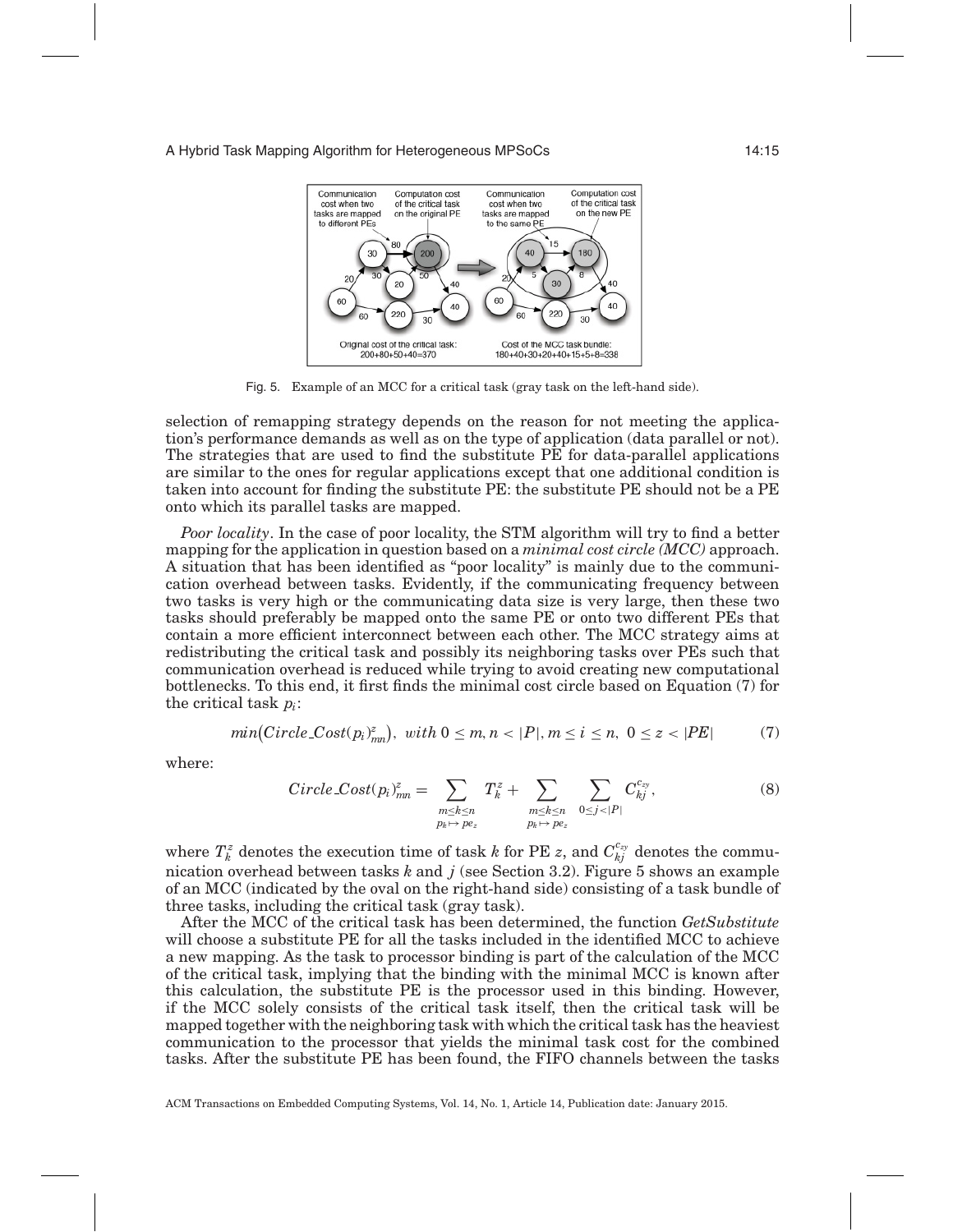<span id="page-15-1"></span>

Fig. 6. Extended Sesame framework.

that need to be remapped are either mapped as internal communication onto the new PE (if communicating tasks are mapped onto this PE) or onto the system bus.

*Load imbalance*. In the case a load imbalance has been identified as the reason for not meeting the application demands, a load balancing strategy is used to remap the critical task. For this purpose, the PU list is used, containing the processor utilizations for each PE. The substitute PE for the critical task is the PE with the lowest utilization in the PU list that is different from the PE onto which the critical task is currently mapped. If such a substitute does not exist, then the algorithm cannot find a better mapping.

In the STM algorithm, the most time-consuming part is the function for finding the MCC of the critical task in line 11 of Algorithm 3. The time consumption of an exhaustive search method to find the result of Equation (7) is  $O(|P_i|^{|PE|}|F_i|^{|C|})$ . To reduce the time complexity of this function, we find the MCC by gradually adding a communicating task into the bundle of tasks around the critical task to see whether the minimal cost of the new MCC task bundle (if the task bundle is mapped to a different processor) is larger than the previous task bundle. If so, this communicating task will not be added to the MCC task bundle. By using this greedy method, the maximal time complexity is reduced to  $O(|P_i||PE| * N)$ , where  $|P_i||PE|$  represents the maximal number of times of selecting the MCC task bundle and *N* represents the time complexity of calculating the cost of a new MCC task bundle.

## **5. EXPERIMENTS**

#### <span id="page-15-0"></span>**5.1. Experimental Framework**

To evaluate the efficiency of our HTM algorithm and the mappings found at runtime by this algorithm, we deploy the Sesame system-level MPSoC simulator [Pimentel et al. [2006\]](#page-23-6). To this end, we have extended this simulator with our runtime resource scheduling framework, as illustrated in Figure [6.](#page-15-1) Our extension includes the Scenario DataBase (SDB), a Runtime System Monitor (RSM), and a Runtime Resource Scheduler (RRS). The SDB is used to store the mappings for intra-application scenarios of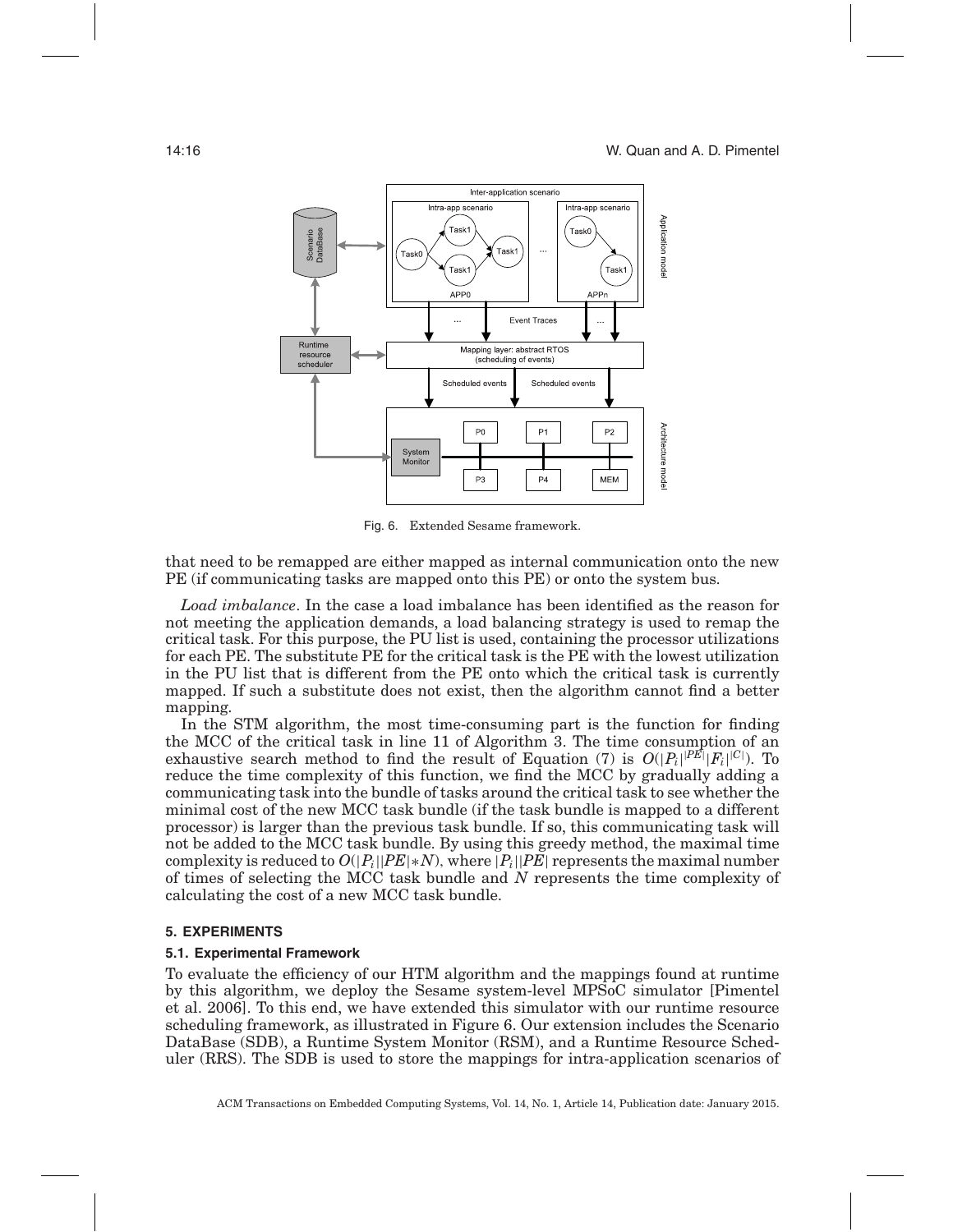each application as derived from design-time DSE as well as the application-specific information like the performance objective, energy budget, and so forth. The RSM is in charge of detecting and identifying the active workload scenario and also collects the statistics (e.g., performance of each application, system execution information) from the underlying system during the execution of a certain workload scenario. Here, we would like to note that the mechanism for the actual scenario detection and identification is beyond the scope of this article. The RRS uses the HTM algorithm (the EIM part) and the identified workload scenario by the RSM to do mapping initialization at the beginning of each new workload scenario. During the execution of a workload scenario, the RRS uses the HTM algorithm (the STM part) and the statistics collected by the RSM to do mapping customization when there is a predefined application-specific performance objective violated (triggered by RSM).

When a new application needs to be added to the framework, two design-time preparations for this application are required. First, as mentioned in Section [2,](#page-2-0) two mappings for each intra-application scenario of this application need to be explored at design time. These preoptimized mappings will be stored in the SDB. Second, a standard function needs to be provided that helps the RSM to collect the appropriate application execution statistics and to decide whether the application violates its performance objective. Also, the user-defined application-specific performance objective and energy budget need to be stored in the system memory.

#### **5.2. Experimental Results**

5.2.1. Experiment Setup. In this subsection, we present several experimental results in which we investigate various aspects of our HTM algorithm. For our experiments, we use three typical multimedia applications: a Motion-JPEG (MJPEG) encoder, an MP3 decoder, and a Sobel filter for edge detection in images. These applications are denoted as A1, A2, and A3, respectively, in Table II and Figure 7. The KPN of the MJPEG application contains 8 processes and 18 FIFO channels, Sobel contains 6 processes and 6 FIFO channels, and MP3 contains 27 processes and 52 FIFO channels. Moreover, MJPEG has 11 intra-application scenarios, MP3 has 3 intra-application scenarios, whereas Sobel only has 1 intra-application scenario. This results in a total of 95 different workload scenarios. Here, the 11 intra-application scenarios (execution modes) of MJPEG represent 11 different levels of computation complexity due to differences in the characteristics of the images being processed. For MP3, however, the intra-application scenarios are defined by the way of how the input music is decoded (left mono, right mono, and stereo). The simultaneously active tasks are, therefore, different among the different intra-application scenarios of MP3. At design time, we have determined the optimal mappings for each intra-application scenario of each application targeting the two throughput objectives  $O_p$  and  $O_{pb}$ , as explained in Section [4.1.](#page-6-1) For all three applications, there are 15 intra-application scenarios (MJPEG : 11, Sobel : 1 and MP3 : 3) in total. That means that we need to store 30 optimal mappings in system memory (i.e., the scenario database).

The parameters of the NSGA-II genetic algorithm we have used for design-time DSE are listed in Table [I,](#page-17-0) which have been tuned for obtaining high-quality mappings for each workload scenario in our benchmark set.

With respect to the target architecture, we target a heterogeneous MPSoC containing five different processors, connected to a shared bus and memory. In this work, we assume that these five processors can execute all application tasks. However, we want to stress that our framework is not restricted to this assumption: dedicated processors could also be used in our framework. In that case, some additional information like the possible target processor of each task is needed for the RRS to derive a correct

ACM Transactions on Embedded Computing Systems, Vol. 14, No. 1, Article 14, Publication date: January 2015.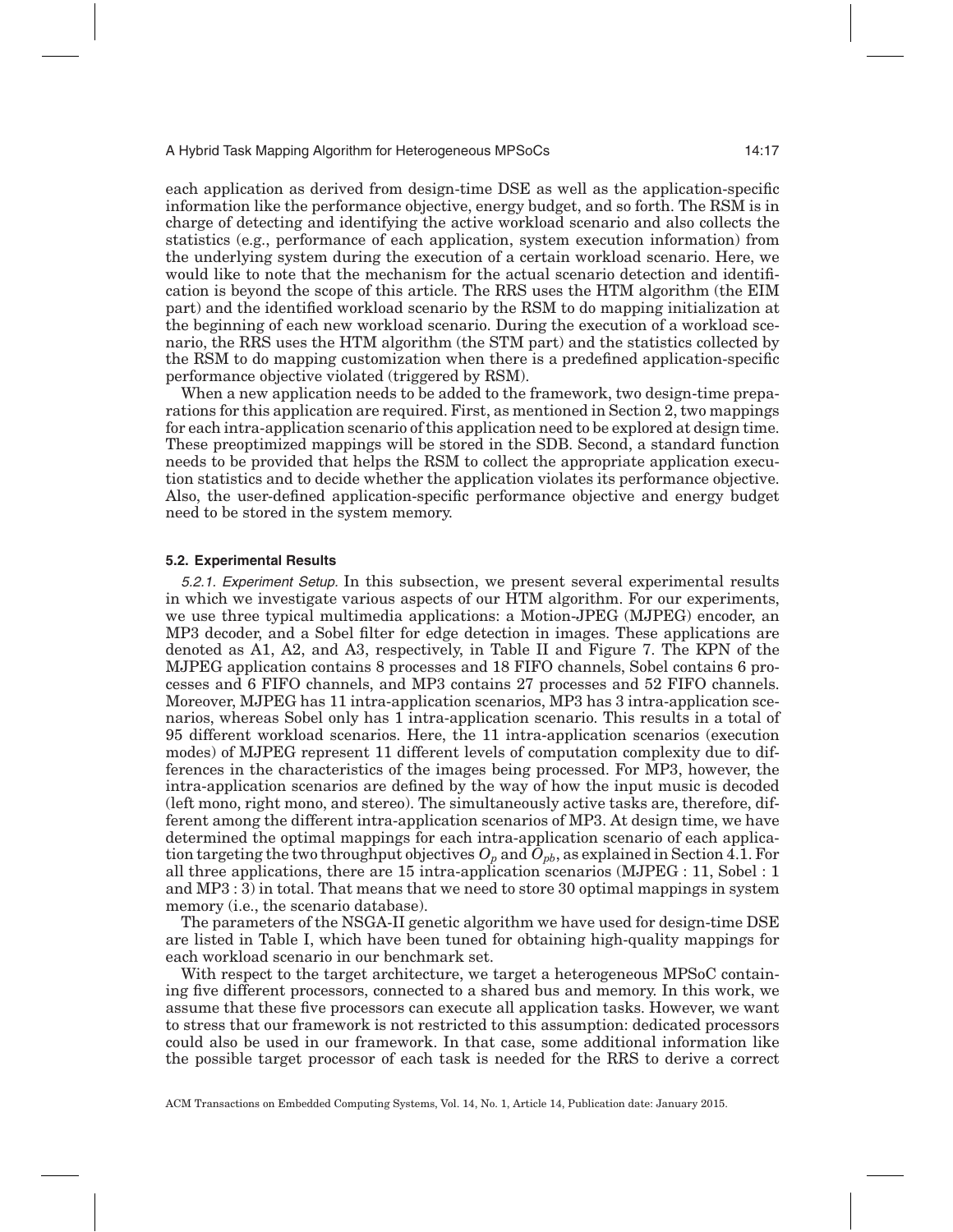<span id="page-17-0"></span>

| Parameter               | Value |
|-------------------------|-------|
| initial population size | 256   |
| generation size         | 256   |
| generations             | 512   |
| crossover probability   | 0.8   |
| mutation probability    | 0.2   |

Table I. Parameters of NSGA-II

Table II. Studied Application Workload Scenarios

| Inter-application scenario | Workload scenario         |
|----------------------------|---------------------------|
| A <sub>1</sub>             | mjpeg 7                   |
| A <sub>2</sub>             | sobel 0                   |
| A <sub>3</sub>             | mp32                      |
| A1A2                       | mjpeg $7$ , sobel $0$     |
| A1A3                       | mjpeg $7$ , mp $32$       |
| A2A3                       | sobel $0, mp32$           |
| A1A2A3                     | mjpeg 7, sobel 0, mp $32$ |

mapping. The architecture model also includes the required components for our runtime scheduling framework.

In the following experiments, we will evaluate the effectiveness of our HTM algorithm by studying how the runtime part of HTM (the EIM algorithm for mapping initialization and the STM algorithm for mapping customization) improves the mapping quality in terms of scenario execution time and scenario energy consumption.

5.2.2. Mapping Initialization. In this experiment, we compare the EIM algorithm to three different runtime mapping algorithms: Simple Mapping Merge (SMM), which simply merges together the (statically derived) optimal mappings of each active application for the corresponding intra-application scenario; Task Processor Affinity (TPA), which uses the affinity between tasks and processors to greedily determine a mapping without considering resource contention; and Output-Rate Balancing (ORB) [Castrillon et al. [2011\]](#page-23-8), which aims at balancing the computation and communication load of each processor. Moreover, we also compare the runtime mapping results to the results of optimal mappings for each workload scenario. These optimal mappings have been statically determined by means of design-time DSE using the NSGA-II genetic algorithm.

Here, we focus on those workload scenarios that have the heaviest computational demands, instead of all workload scenarios. These workload scenarios are listed in Table II, where the first column specifies the encoded (in terms of A1, A2, and A3) inter-application scenarios and the second column specifies the intra-application scenarios (labeled by the integer following the application name) used to form the workload scenario. For the scaling factor  $\alpha$  of the energy budget in our EIM algorithm (see Equation (5)) we use the values 1.5 and 1.3 in our experiments.

The experimental results are shown in Figure [7.](#page-18-0) In Figure [7\(](#page-18-0)a), we compare the performance of the mappings resulting from the EIM, SMM, TPA, and ORB algorithms as well as from NSGA-II-based design-time DSE. The energy consumption of these mappings is shown in Figure [7\(](#page-18-0)b). In these two figures, the bars of NSGA-BP and NSGA-BE respectively represent the mappings with best performance and minimal energy consumption found by the NSGA-II-based design-time DSE. These are used as a baseline for comparison. From Figure [7\(](#page-18-0)a), we can see that our EIM algorithm in most cases produces a better mapping for the tested workload scenarios than the SMM, TPA, and ORB algorithms. For the workload scenarios in which only a single application is active (i.e., bars for A1, A2, and A3) our EIM algorithm directly uses the mapping from design-time DSE, which results in a mapping performance that is very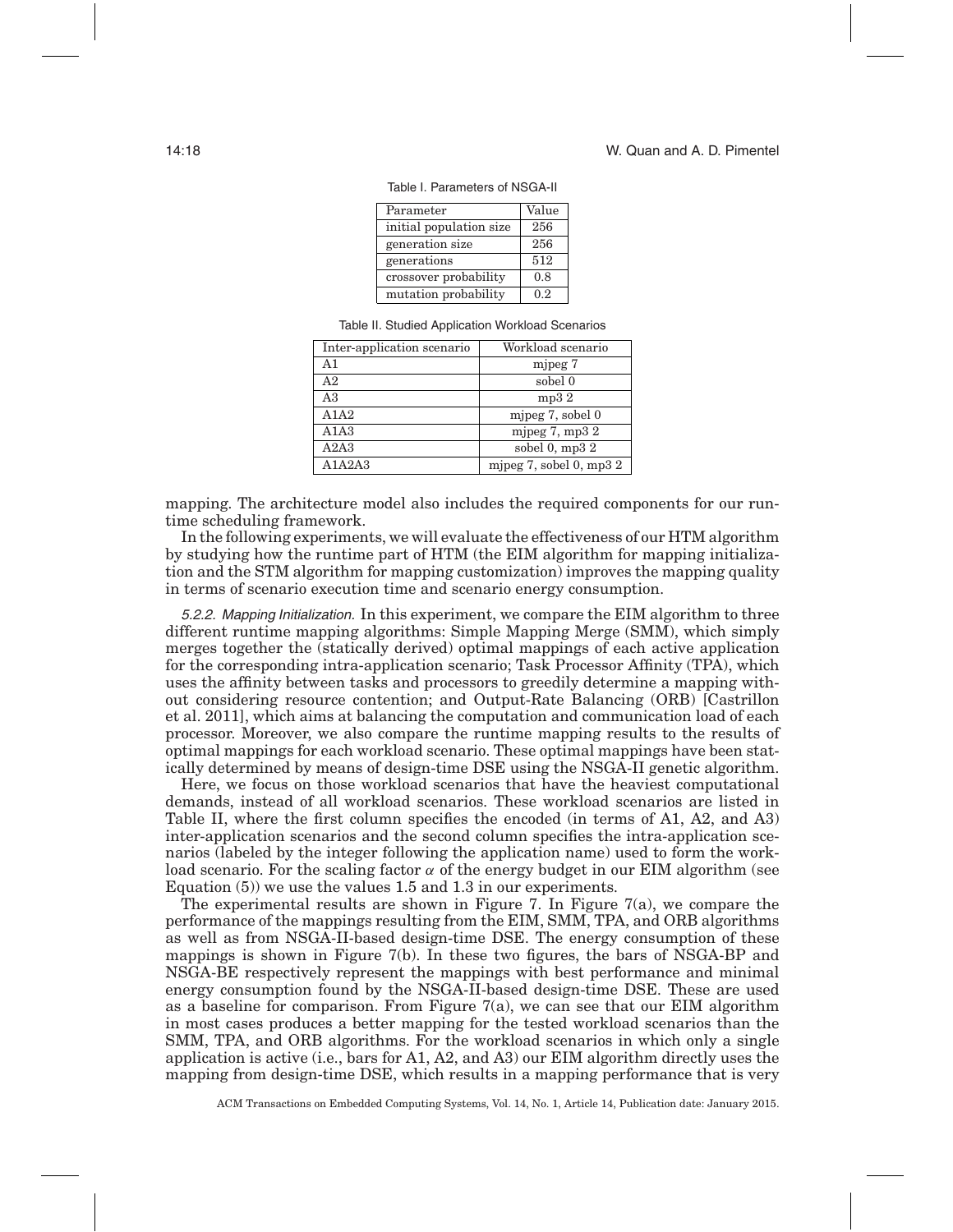<span id="page-18-0"></span>

(a) Performance of mappings from different algo- (b) Energy consumption of mappings from different rithms algorithms



close or even equivalent to the optimal mapping. However, although the mappings have similar performance, they could still have a different energy consumption behavior. In the case of our EIM algorithm, we use the energy budget in the search for an efficient mapping to limit the energy consumption of the resulting mapping. Consequently, and as shown in Figure [7\(](#page-18-0)b), the EIM algorithm can yield mappings for single-application workload scenarios that are more energy efficient than the ones obtained by NSGA-BP.

In the workload scenarios with multiple simultaneously active applications, we can see that the EIM algorithm yields clear performance improvements compared to the other three runtime mapping algorithms, especially in the case of workload scenario A1A2A3. By setting the parameter  $\alpha$  of our EIM algorithm to different values, we can notice that in some workload scenarios, like A1, A3, and A2A3, the mapping performance with a higher energy budget is better than the one with a lower energy budget. However, in other workload scenarios, there is no such behavior. This can be explained by the fact that for the latter workload scenarios the energy budget is high enough for the algorithm with a lower energy budget to find a mapping that is as good as the one found by EIM with a higher energy budget. In Figure [7\(](#page-18-0)b), we can see that even if we have an energy budget in our EIM algorithm, the actual energy consumption of the final mapping may still exceed the energy budget: like for EIM-1.5E in the A2A3 workload scenario and for EIM-1.3E in a few other workload scenarios. This is caused by estimation inaccuracies of the energy model used in our algorithm. Even if the estimated energy consumption of a new mapping is under the predefined energy budget, the actual resulting system energy consumption after the remapping has taken place may still not fully satisfy our desired energy budget.

5.2.3. Mapping Customization. The experiment in this subsection shows the results of further mapping optimization by applying the mapping customization process. Figures [8\(](#page-19-0)a) and [8\(](#page-19-0)b) show the scenario execution time and energy consumption of mappings found by the SMM, TPA, ORB, EIM, and STM algorithms in all the intraapplication scenarios of a particular inter-application scenario, namely A1A2A3. In the case of the STM algorithm, the algorithm uses and tries to improve on the results of the EIM algorithm, as sketched in Figure [3.](#page-6-0) Using inter-application scenario A1A2A3, there are 33 workload scenarios in total that are considered as the application workload in this experiment. The error bars in the graphs show the variability of the results. From Figure [8\(](#page-19-0)a), we can see that the mappings from our STM and EIM algorithm with a scaling factor  $\alpha = 1.5$  achieve the best average performance among the investigated five algorithms. Note that the mapping customization process is applied during the execution of a certain workload scenario after the mapping initialization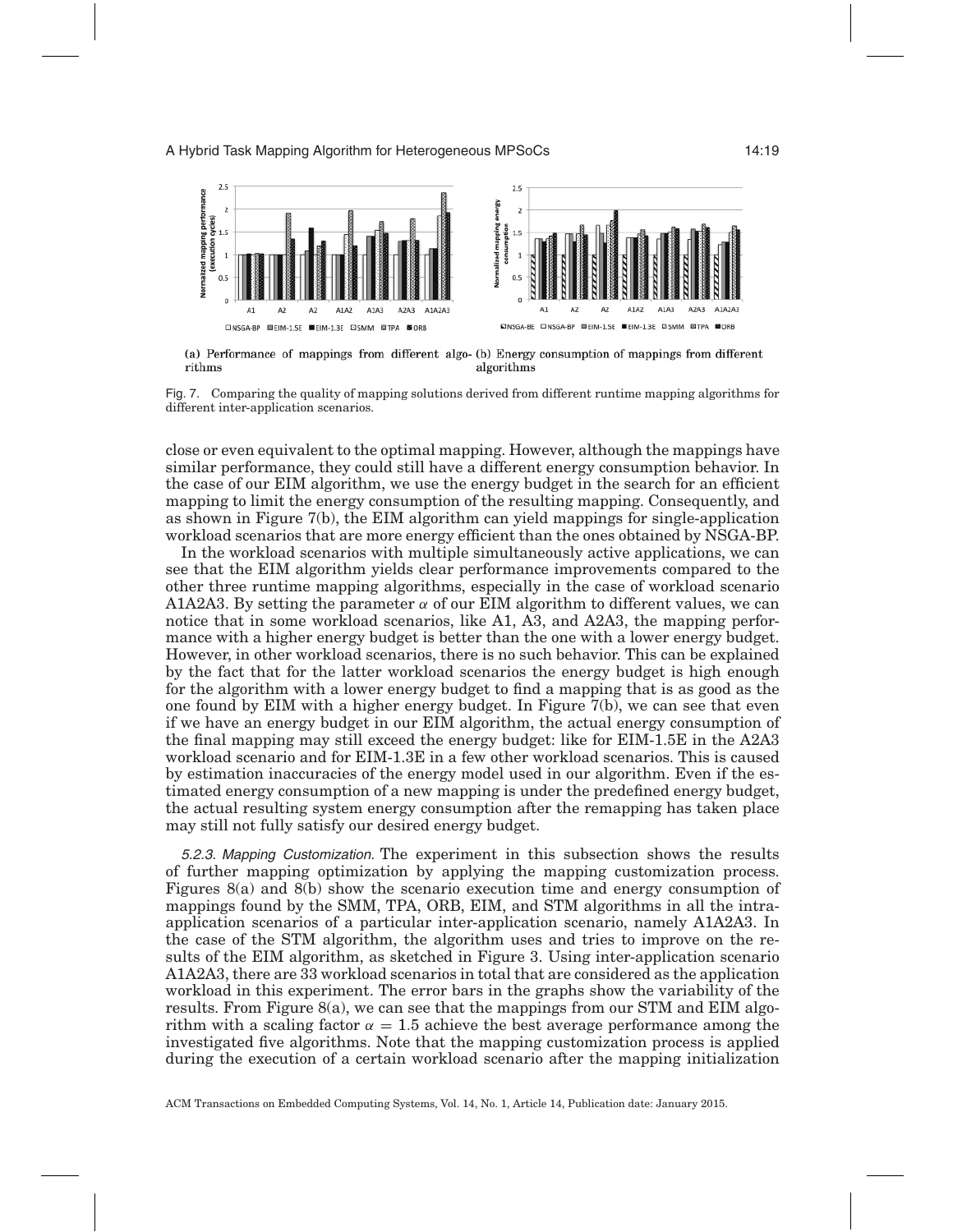<span id="page-19-0"></span>

(a) Performance of mappings from different algo- (b) Energy consumption of mappings from different rithms algorithms



<span id="page-19-2"></span>

Fig. 9. Final mapping comparison of EIM and STM for all intra-application scenarios of A1A2A3.

process. The STM algorithm is, therefore, used to further optimize the mapping solutions derived from the EIM algorithm. Comparing the results from STM and EIM, we found that the STM algorithm can achieve an additional performance improvement of 2.2%, on average, for all 33 considered intra-application scenarios. The reason for this relatively small performance improvement is twofold. First, the mapping derived by EIM for each new workload scenario is already a near-optimal solution, which implies that the potentials for further improvement by the STM algorithm are limited. Second, the STM algorithm is designed for the situation in which the (user-defined) application-specific performance objective is violated. However, as the EIM algorithm can handle fine-grained application dynamism, such performance objective violations for an application will typically not be very large. When there is a (small) performance objective violation, the STM algorithm tries to find a new mapping by only making small changes to the old mapping in an on-the-fly manner. If the new mapping satisfies the predefined performance objective, then the STM algorithm will stop[.4](#page-19-1)

Figure [9](#page-19-2) shows the details of the mapping performance comparison between the STM and EIM algorithms. Figure [8\(](#page-19-0)b) shows the average energy consumption of the final mappings as shown in Figure  $8(a)$ . The results in this figure illustrate that the mappings from our STM and EIM algorithms have the lowest average energy

<span id="page-19-1"></span><sup>&</sup>lt;sup>4</sup>In case the violation cannot be remedied by the STM algorithm, the user can be notified and/or a strategy for graceful termination of applications could be used, but this is beyond the scope of this article.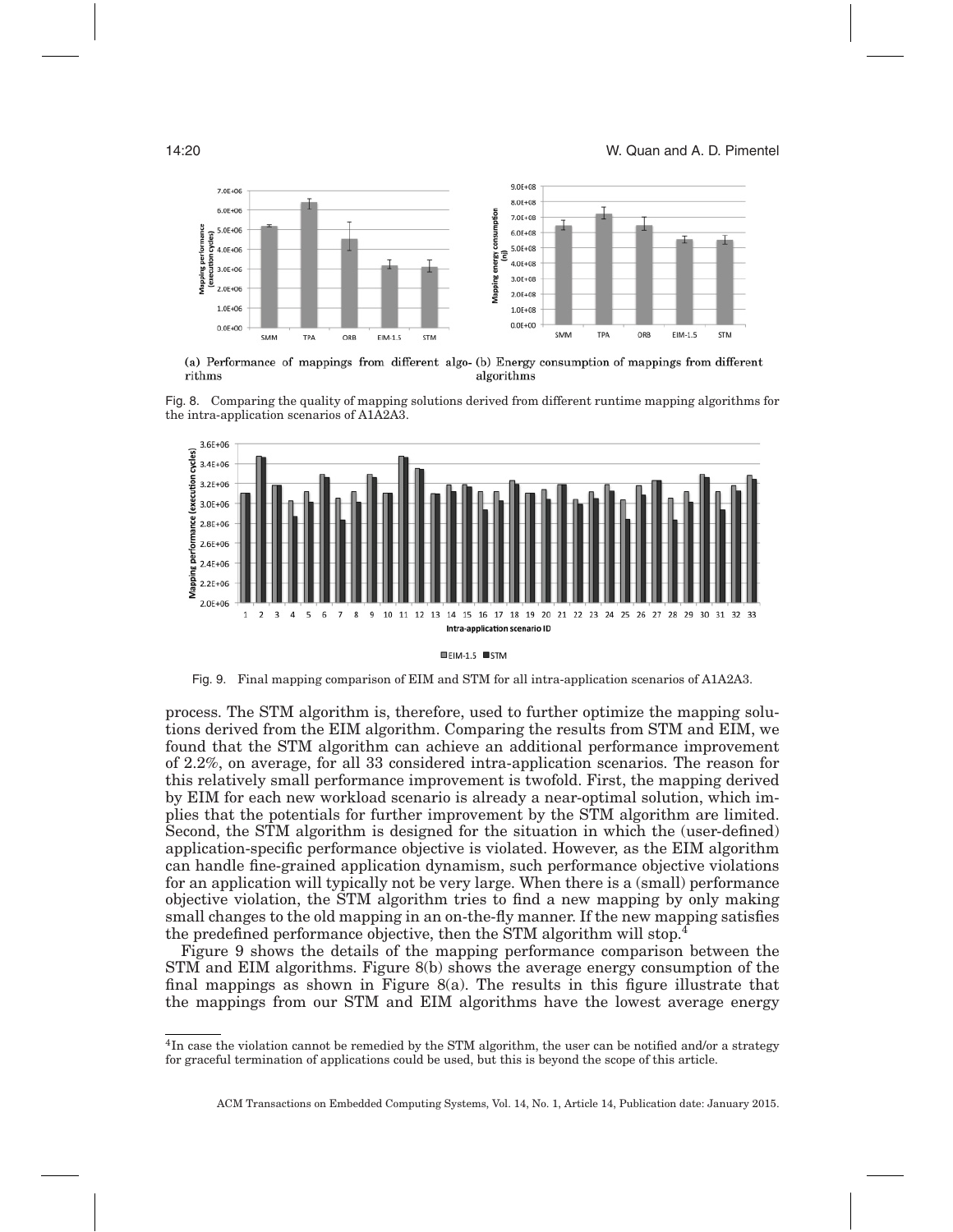<span id="page-20-0"></span>

Fig. 10. Average algorithm computation cost (cycles on a 2.17GHZ CPU) for intra-application scenarios of A1A2A3.

consumption, where the STM algorithm achieves an additional energy improvement of 0.5%, on average, compared to the EIM algorithm. Overall, in this experiment, we have demonstrated that the STM algorithm is capable of further improving the mapping performance compared with the EIM algorithm, without sacrificing the energy consumption of the mapping.

Compared with the mapping solutions derived from the SMM, TPA, and ORB algorithms, the average performance and energy consumption of the final mapping solutions generated by applying the HTM algorithm (the mapping is first optimized by EIM followed by STM at runtime) for the 33 workload scenarios in A1A2A3 improve by 67.2%, 105,9%, 45.9% (performance) and 14.6%, 23.5%, 14.9% (energy), on average, respectively.

5.2.4. Algorithm Computation Cost. In this subsection, we investigate the computation cost of the runtime stage (EIM and STM) of our HTM algorithm and compare it to the overhead of the other runtime mapping algorithms. The results of an experiment in which we average the algorithmic overhead for executing different intra-application scenarios of A1A2A3 (the most complicated workload scenario where all three applications are active) are shown in Figure [10.](#page-20-0) Note that the time unit (cycles on a 2.17GHZ CPU) used in this figure is different from the time unit used for the mapping performance, as presented in the previous figures, which are based on simulation cycles measured by the Sesame simulator. From Figure [10,](#page-20-0) we can see that the SMM approach has the smallest algorithmic cost. As in this approach, there is no actual computation of a new mapping, it just involves memory access time to retrieve the preoptimized mapping from the SDB for each active application. On the other hand, the EIM part of our HTM algorithm has the heaviest computational cost to find a new mapping, which happens at the detection of a new workload scenario (mapping initialization). According to the cycle count for a 2.17GHZ CPU, the average computation time of the EIM algorithm is in the order of a few milliseconds, which in our opinion is still acceptable for the workload scenario initialization process. For the other part of HTM algorithm—the STM algorithm—the computation cost is much smaller.

5.2.5. Task Migration Cost. Here, we would like to give an intuition of the runtime cost in terms of the number of tasks that need to be migrated when applying our proposed algorithm. The actual time needed to perform these migrations highly depends on the mechanism used to implement such task migrations. A relatively simple implementation of task migration for our heterogeneous platform could be that each processor on the system keeps a copy of each task (the binary code compiled for the processor) or loads the corresponding task from shared memory when needed [Cannella et al. [2012\]](#page-23-9).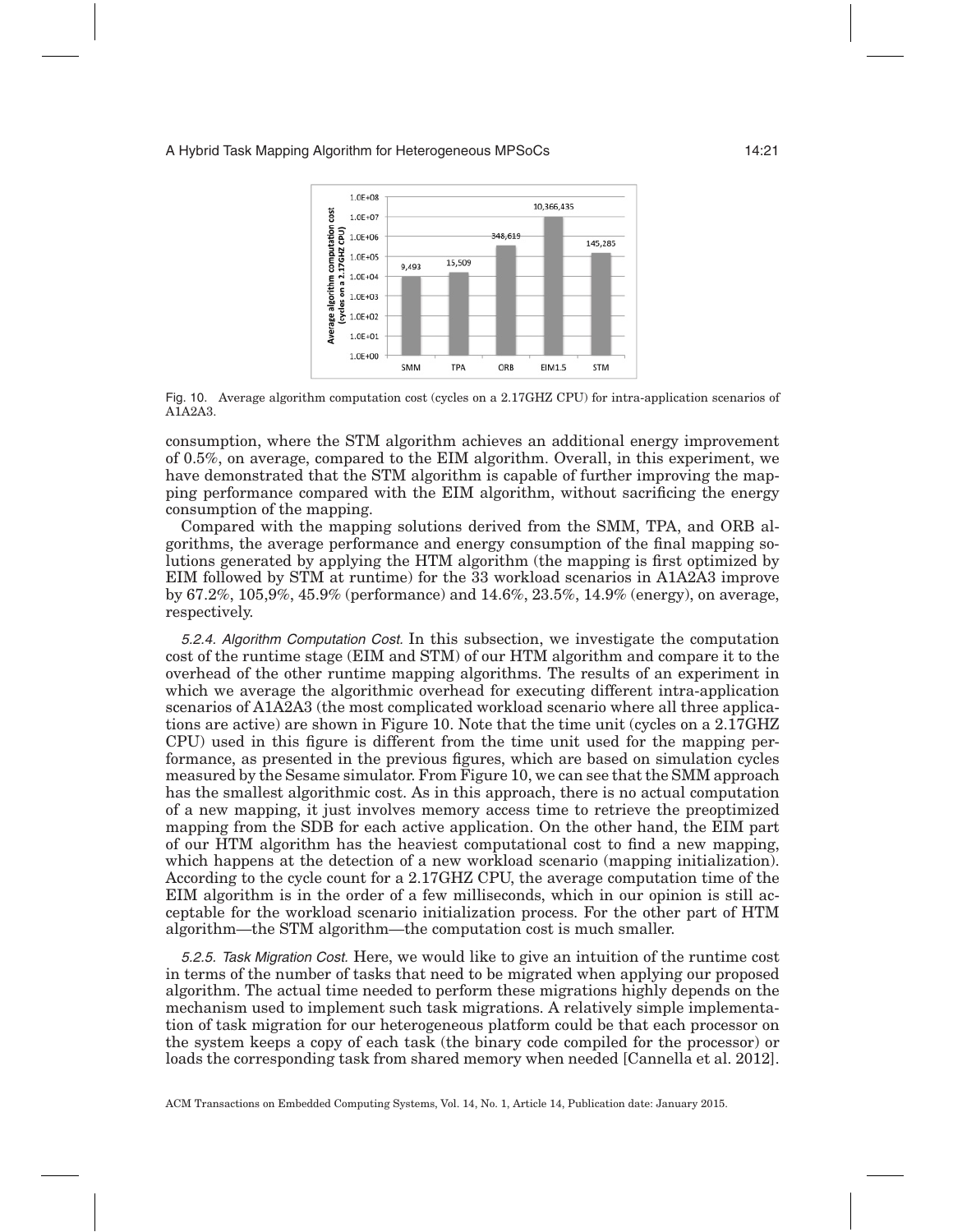<span id="page-21-1"></span>

Fig. 11. Runtime task migration costs when applying the EIM and STM algorithms.

When the scheduler decides to do task migration, it sends a stop and start command to the old processor and the new processor of the migrating task, respectively, and also redirects the communication channels from the old processor to the new processor. As we are targeting the multimedia application domain, the task migration event could be triggered at the end of each input "frame," which means the old processor will stop after having processed a whole input frame and the new processor will start to process the next new frame. In this case, there is no need to save and migrate the intermediate state of the migrating task. Other task migration mechanisms can also be implemented, but this is beyond the scope of this article.

In this experiment, the intra-application scenarios 28, 29, and 30 from Figure [9,](#page-19-2) in which the STM algorithm achieved larger performance improvements, will be considered the target scenarios. In these three scenarios, the MP3 application has a different execution mode, while the execution modes of MJPEG and Sobel do not change. As mentioned before, the number of tasks in each scenario is 41. For the purpose of determining the migration costs for the STM algorithm, each scenario is executed 10 times before changing to the next scenario. The results of this experiment are shown in Figure [11,](#page-21-1) where Figure  $11(a)$  illustrates the number of tasks that need to be migrated by applying our EIM algorithm when the workload scenario changes, and Figure [11\(](#page-21-1)b) shows the number of migrations caused by the STM algorithm during the execution of a certain workload scenario. We can see that the number of migrations due to our EIM algorithm can be relatively high, depending on the workload scenario. This is why we make the assumption in this article that each workload scenario will execute for a long enough time so that the system is able to benefit from our EIM algorithm. However, more research is needed on efficient migration implementations and effective migration policies (deciding whether or not to migrate) to improve the potential impact of runtime mapping algorithms in general. As shown in Figure [11\(](#page-21-1)b), the migration cost due to the STM algorithm is quite low.

### **6. RELATED RESEARCH**

<span id="page-21-0"></span>In recent years, much research has been performed in the area of runtime task mapping for embedded systems. Singh et al. [\[2013b\]](#page-24-4) provide a nice survey of current and emerging trends for the task mapping problem on multi-/many-core systems. In the context of performance optimization, Chou and Marculescu [\[2008\]](#page-23-10) propose a runtime mapping strategy that incorporates user behavior information in the resource allocation process. An agent-based distributed application mapping approach for large  $MPSoCs$  is presented in Al Faruque et al.  $[2008]$ . Hölzenspies et al.  $[2008]$  propose a runtime spatial mapping technique to map streaming applications onto MPSoCs. Brião et al. [\[2008\]](#page-23-13) present dynamic task allocation strategies based on bin-packing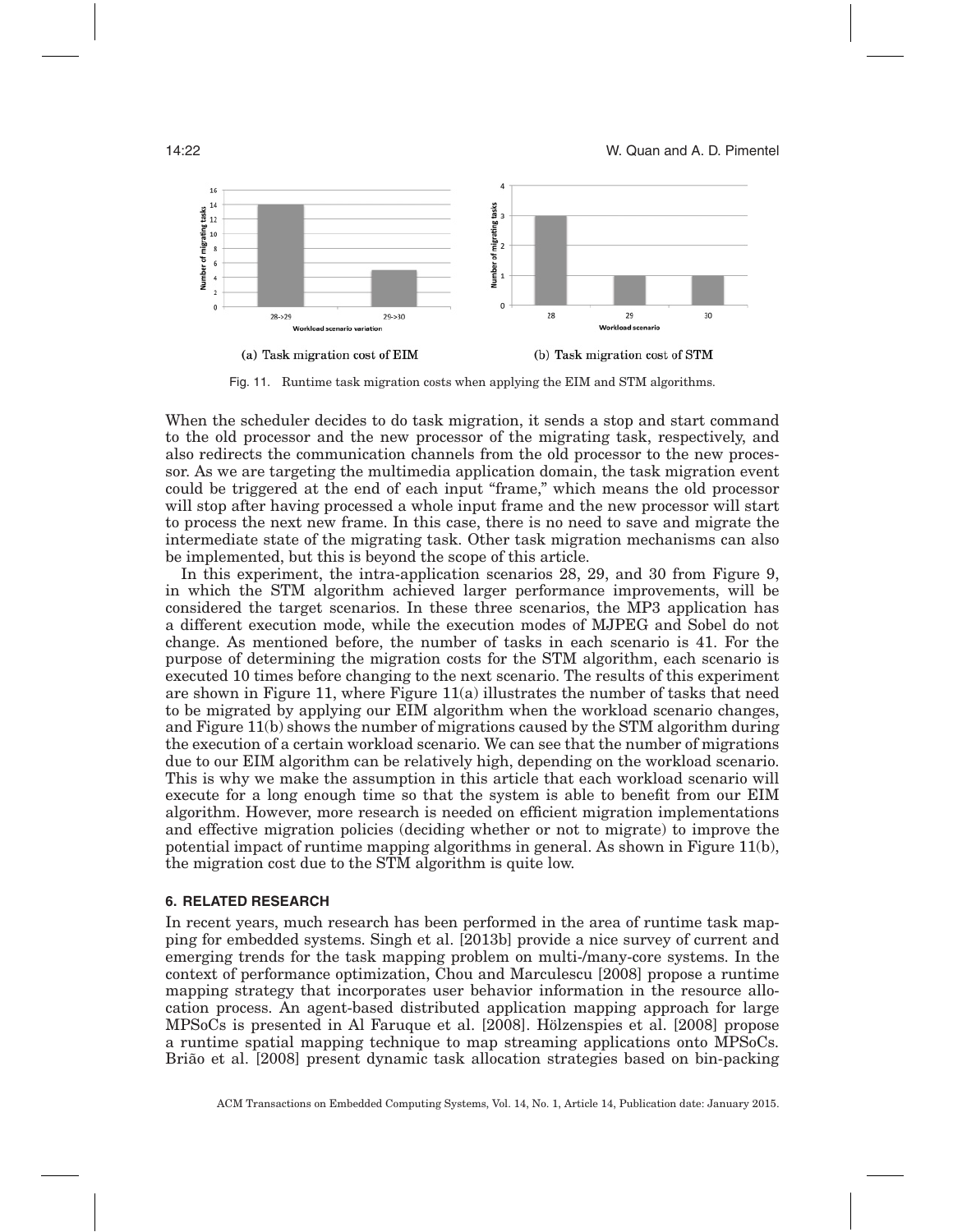algorithms for soft real-time applications. A runtime task allocator is presented in Huang et al. [\[2011\]](#page-23-14) that uses an adaptive task allocation algorithm and adaptive clustering approach for efficient reduction of the communication load. The approach proposed by Schranzhofer et al. [\[2010\]](#page-24-5) produces multiple mappings for each application with a tradeoff between resource requirement and throughput. Mariani et al. [\[2010\]](#page-23-15) proposed a runtime management framework in which Pareto fronts with system configuration points for different applications are determined during design-time DSE, after which heuristics are used to dynamically select a proper system configuration at runtime. A similar approach is presented in Singh et al. [\[2013a\]](#page-24-6), targeting a generic architecture. Ykman-Couvreur et al. [\[2011\]](#page-24-7) propose a lightweight runtime manager, linked with an automated design-time exploration and incorporated in the host processor of the platform, to dynamically and efficiently configure the applications according to the available platform resources. Compared with these algorithms, our hybrid algorithm takes an application scenario-based approach and takes computational and communication behavior embodied in design-time optimized mappings into account when optimizing the mapping at runtime.

Recently, Schor et al. [\[2012\]](#page-24-3) and Quan and Pimentel [\[2013b\]](#page-23-3) also proposed scenariobased runtime mapping approaches in which mappings derived from design-time DSE are stored for runtime mapping decisions. However, Schor et al. [\[2012\]](#page-24-3) do not address the reduction of mapping storage (all workload scenarios are stored) and does not dynamically optimize the mappings at runtime. Quan and Pimentel [\[2013b\]](#page-23-3) propose an approach in which mappings for inter-application scenarios are stored and used as a basis for runtime mapping decisions, after which a runtime algorithm aims at gradually further optimizing these mappings. The work presented in this article is based on the work of Quan and Pimentel [\[2013b\]](#page-23-3) but extends it in several directions in order to address several limitations of the latter work. A first limitation of the work in Quan and Pimentel [\[2013b\]](#page-23-3) is that it only works for homogeneous multiprocessor systems. Another drawback is that the method from Quan and Pimentel [\[2013b\]](#page-23-3) needs to search for optimal mappings for *inter-application* scenarios at design time, which implies that it should already been known at design time which applications can execute on the target platform. For example, extending the system with a new application would require to redo the entire design-time DSE for all inter-application scenarios. In our approach, this problem is avoided by taking intra-applications as the basis for doing design-time DSE (i.e., performing DSE on applications in isolation) similar to the approach in Quan and Pimentel [\[2013a\]](#page-23-7). However, in Quan and Pimentel [\[2013a\]](#page-23-7), the mapping is optimized only at the beginning of each new workload scenario. There is no runtime performance constraint set for each application, which means that the mapping is fixed during the execution of a certain workload scenario.

#### **7. CONCLUSION**

<span id="page-22-0"></span>We have proposed a hybrid mapping algorithm, called HTM, for MPSoC-based embedded systems to improve their performance by capturing the dynamism of the application workloads executing on the system. Our approach is based on the idea of application scenarios and consists of three steps: design-time preparation, runtime mapping initialization, and runtime mapping customization. The design-time preparation exploits optimal mappings for each mode of each application that will be stored on the target platform for further mapping optimization. At runtime, the mapping initialization process dynamically optimizes the mapping of the running application(s) with the objective of maximizing the throughput under a predefined energy budget based on the optimal mappings of the corresponding applications stored on the system when a new workload scenario emerges. During the execution of a certain workload scenario, mapping customization is performed to further improve the performance of the mapping under an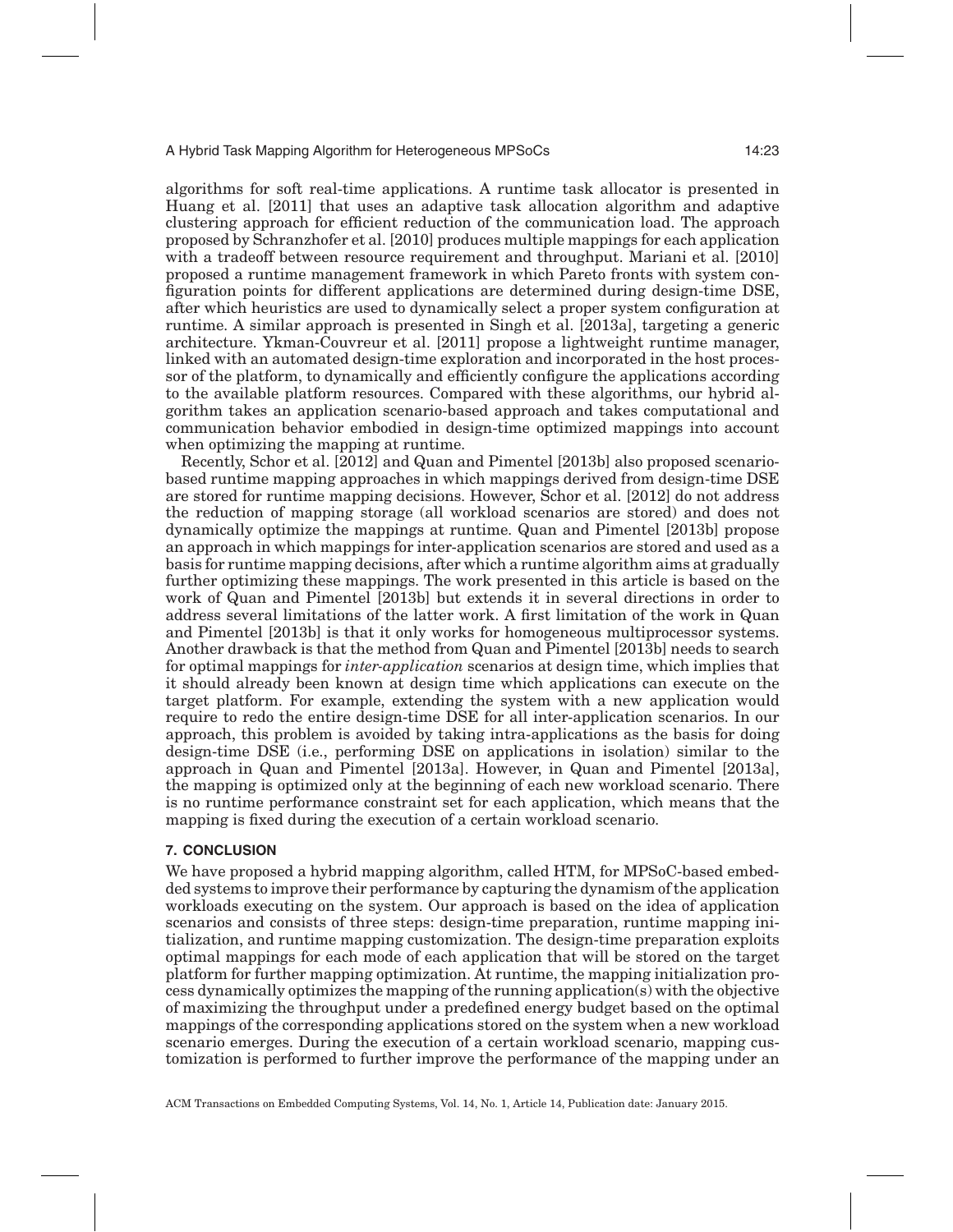application-dependent objective. In various experiments, we have evaluated our algorithm and compared it with other runtime mapping algorithms. These experiments indicate that our proposed approach can achieve considerable performance improvements (45.9%–105.9%) and energy savings (14.6%–23.5%) compared with the other algorithms for workload scenarios in which multiple applications are simultaneously active.

## **REFERENCES**

- <span id="page-23-11"></span>Mohammad Abdullah Al Faruque, Rudolf Krist, and Jorg Henkel. 2008. ADAM: Run-time agent-based ¨ distributed application mapping for on-chip communication. In *Proceedings of the 45th Annual Design Automation Conference (DAC'08)*. ACM, New York, NY, 760–765. DOI:[http://dx.doi.org/10.1145/1391469.](http://dx.doi.org/10.1145/1391469.1391664) [1391664](http://dx.doi.org/10.1145/1391469.1391664)
- <span id="page-23-13"></span>Eduardo Wenzel Brião, Daniel Barcelos, and Flávio Rech Wagner. 2008. Dynamic task allocation strategies in MPSoC for soft real-time applications. In *Proceedings of the Conference on Design, Automation and Test in Europe (DATE'08)*. ACM, New York, NY, 1386–1389. DOI:<http://dx.doi.org/10.1145/1403375.1403709>
- <span id="page-23-9"></span>Emanuele Cannella, Onur Derin, Paolo Meloni, Giuseppe Tuveri, and Todor Stefanov. 2012. Adaptivity support for MPSoCs based on process migration in polyhedral process networks. *VLSI Des.* 2012, Article 2 (Jan. 2012), 1 page. DOI:<http://dx.doi.org/10.1155/2012/987209>
- <span id="page-23-8"></span>Jeronimo Castrillon, Rainer Leupers, and Gerd Ascheid. 2011. MAPS: Mapping concurrent dataflow applications to heterogeneous MPSoCs. *IEEE Trans. Indust. Inf.* PP, 99 (2011), 1. DOI:[http://dx.doi.org/10.1109/](http://dx.doi.org/10.1109/TII.2011.2173941) [TII.2011.2173941](http://dx.doi.org/10.1109/TII.2011.2173941)
- <span id="page-23-10"></span>Chen-Ling Chou and R. Marculescu. 2008. User-aware dynamic task allocation in networks-on-chip. In *Proceedings of the Design, Automation and Test in Europe (DATE'08)*. 1232–1237. DOI:[http://dx.doi.org/](http://dx.doi.org/10.1109/DATE.2008.4484847) [10.1109/DATE.2008.4484847](http://dx.doi.org/10.1109/DATE.2008.4484847)
- <span id="page-23-5"></span>Cagkan Erbas, Selin Cerav-Erbas, and Andy D. Pimentel. 2006. Multiobjective optimization and evolutionary algorithms for the application mapping problem in multiprocessor system-on-chip design. *IEEE Trans. Evolut. Comput.* 10, 3 (2006), 358–374.
- <span id="page-23-2"></span>Stefan Valentin Gheorghita, Martin Palkovic, Juan Hamers, Arnout Vandecappelle, Stelios Mamagkakis, Twan Basten, Lieven Eeckhout, Henk Corporaal, Francky Catthoor, Frederik Vandeputte, and Koen De Bosschere. 2009. System-scenario-based design of dynamic embedded systems. *ACM Trans. Des. Autom. Electron. Syst.* 14, 1, Article 3 (Jan. 2009), 45 pages. DOI:<http://dx.doi.org/10.1145/1455229.1455232>
- <span id="page-23-12"></span>Philip K. F. Holzenspies, Johann L. Hurink, Jan Kuper, and Gerard J. M. Smit. 2008. Run-time spatial ¨ mapping of streaming applications to a heterogeneous multi-processor system-on-chip (MPSoC). In *Proceedings of the Conference on Design, Automation and Test in Europe (DATE'08)*. ACM, New York, NY, 212–217. DOI:<http://dx.doi.org/10.1145/1403375.1403427>
- <span id="page-23-14"></span>Jia Huang, A. Raabe, C. Buckl, and A. Knoll. 2011. A workflow for runtime adaptive task allocation on heterogeneous MPSoCs. In *Proceedings of the Design, Automation Test in Europe Conference Exhibition (DATE'11)*. 1–6. DOI:<http://dx.doi.org/10.1109/DATE.2011.5763189>
- <span id="page-23-4"></span>Gilles Kahn. 1974. The semantics of a simple language for parallel programming. In *Information Processing*. North Holland, Amsterdam, 471–475.
- <span id="page-23-0"></span>Rakesh Kumar, Dean M. Tullsen, Parthasarathy Ranganathan, Norman P. Jouppi, and Keith I. Farkas. 2004. Single-ISA heterogeneous multi-core architectures for multithreaded workload performance. In *Proceedings of the 31st Annual International Symposium on Computer Architecture (ISCA'04)*. IEEE Computer Society, Washington, DC, 64.
- <span id="page-23-15"></span>G. Mariani, P. Avasare, G. Vanmeerbeeck, C. Ykman-Couvreur, G. Palermo, C. Silvano, and V. Zaccaria. 2010. An industrial design space exploration framework for supporting run-time resource management on multi-core systems. In *Proceedings of the Design, Automation Test in Europe Conference Exhibition (DATE'10).* 196–201. DOI:<http://dx.doi.org/10.1109/DATE.2010.5457211>
- <span id="page-23-1"></span>JoAnn M. Paul, Donald E. Thomas, and Alex Bobrek. 2006. Scenario-oriented design for single-chip heterogeneous multiprocessors. *IEEE Trans. VLSI Syst.* 14, 8 (2006), 868–880. DOI:[http://dx.doi.org/10.1109/](http://dx.doi.org/10.1109/TVLSI.2006.878474) [TVLSI.2006.878474](http://dx.doi.org/10.1109/TVLSI.2006.878474)
- <span id="page-23-6"></span>Andy D. Pimentel, Cagkan Erbas, and Simon Polstra. 2006. A systematic approach to exploring embedded system architectures at multiple abstraction levels. *IEEE Trans. Comput.* 55, 2 (2006), 99–112.
- <span id="page-23-7"></span>Wei Quan and A. D. Pimentel. 2013a. An iterative multi-application mapping algorithm for heterogeneous MPSoCs. In *Proceedings of the 2013 IEEE 11th Symposium on Embedded Systems for Real-time Multimedia (ESTIMedia'13).* 115–124. DOI:<http://dx.doi.org/10.1109/ESTIMedia.2013.6704510>
- <span id="page-23-3"></span>Wei Quan and Andy D. Pimentel. 2013b. A scenario-based run-time task mapping algorithm for MPSoCs. In *Proceedings of the 50th Annual Design Automation Conference (DAC'13)*. ACM, New York, NY, Article 131, 6 pages. DOI:<http://dx.doi.org/10.1145/2463209.2488895>